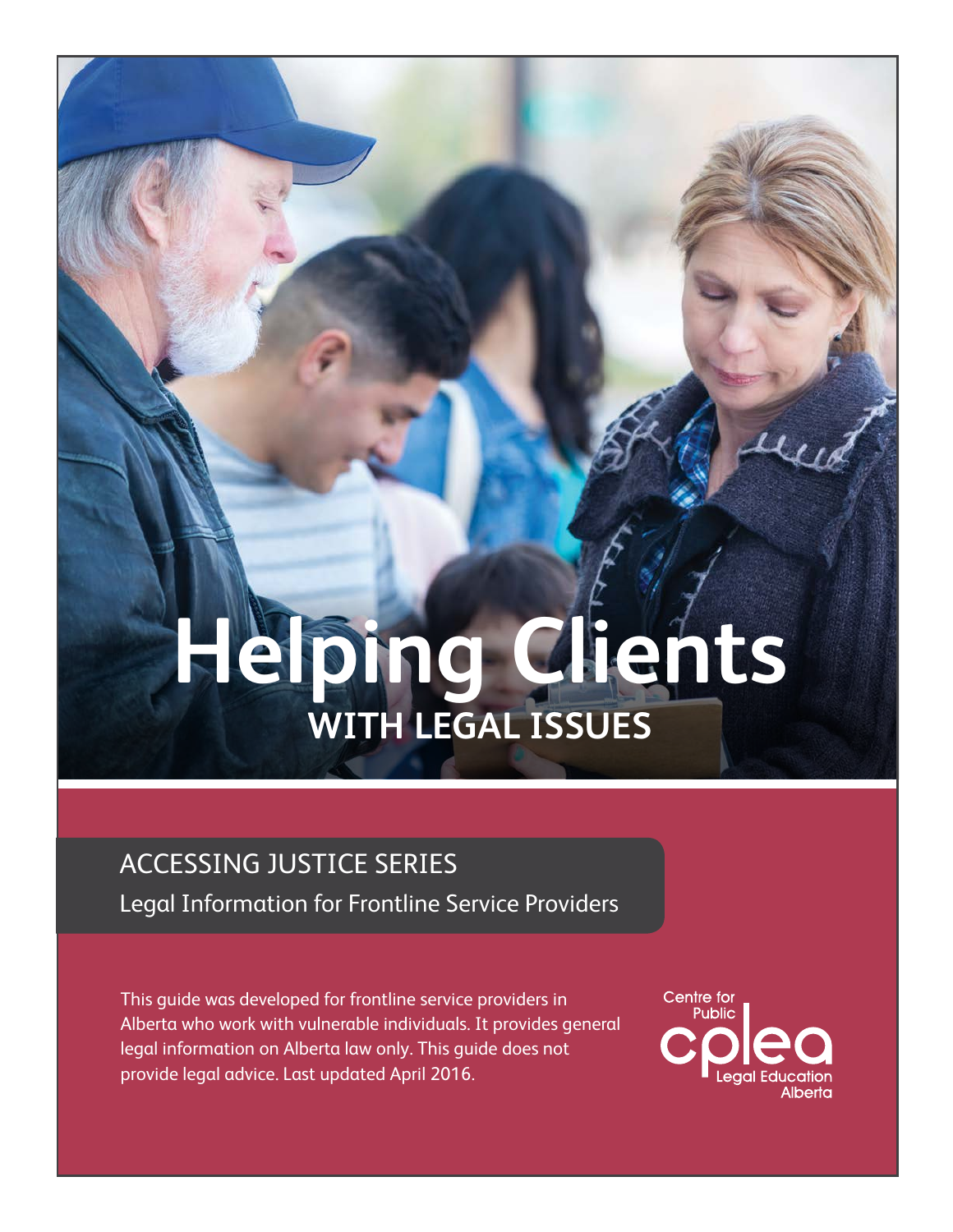The contents of this booklet are provided as general information only. This booklet does not contain legal advice. If your client requires legal advice, he or she should consult a lawyer.

The information contained in this booklet was correct at the time it was produced. Be aware that there may have been subsequent changes which make the information outdated at the time you are reading it. Legal Resource Centre of Alberta will not be responsible for any loss arising from reliance on or action taken (or not taken) as a result of this information.

We would like to thank the Alberta Law Foundation for funding this project.

#### Alberta LAW **FOUNDATION**



#800, 10050-112 Street Edmonton, Alberta T5K 2J1

**Phone** 780.451.8764 **Fax** 780.451.2341 **Email** info@cplea.ca **Web** www.cplea.ca

#### **© April 2016, Legal Resource Centre of Alberta Ltd., Edmonton, Alberta**

The Legal Resource Centre of Alberta, operating as the Centre for Public Legal Education Alberta, is a non-profit organization whose mission is to help people understand the law as it affects their everyday lives. We develop plain language booklets, presentations and other learning materials to help people recognize and respond to their legal rights and responsibilities. We have a variety of programs, and provide legal information and referral on many legal topics. For more information, please go to www.cplea.ca.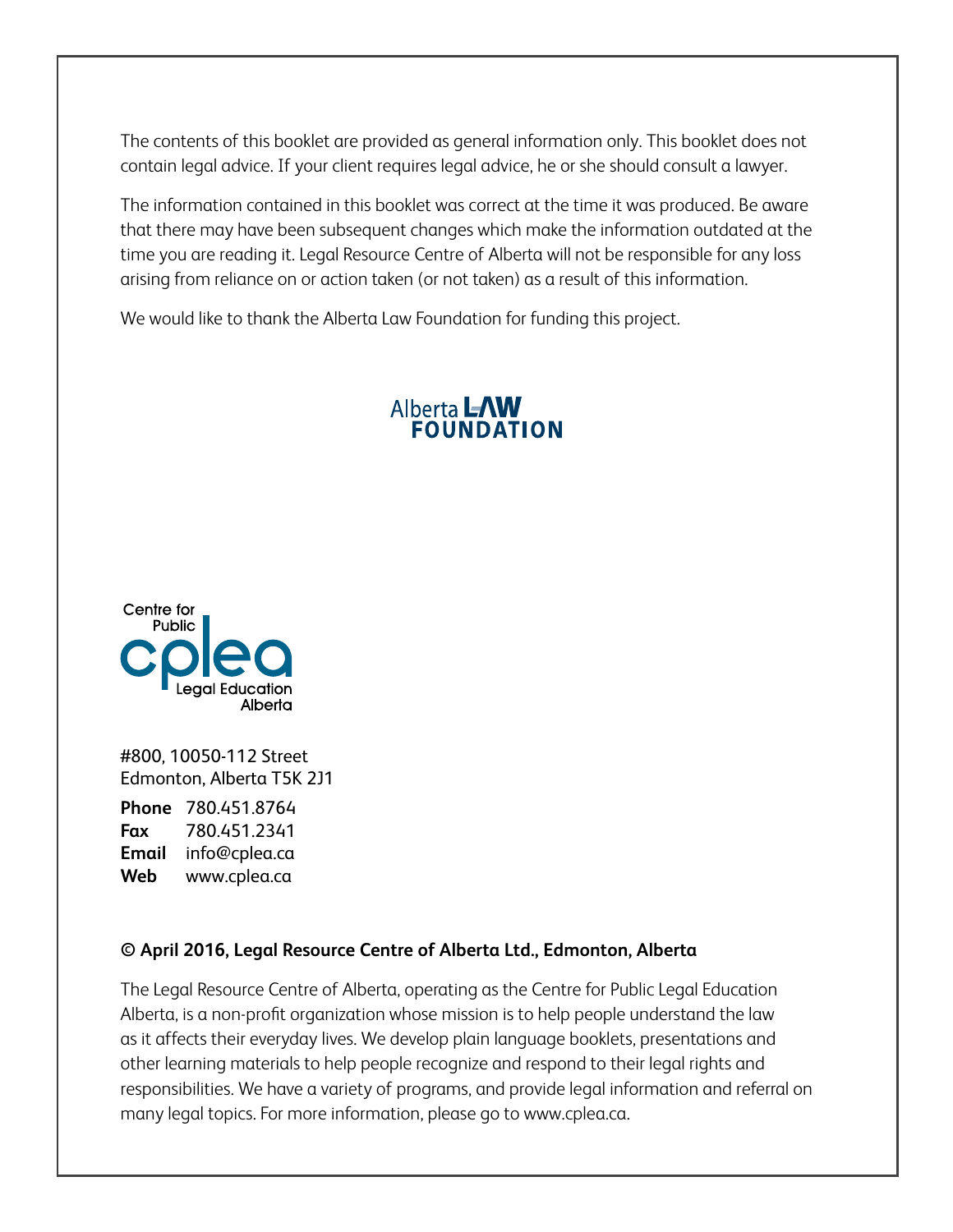# **Contents**

| 2. Connecting Clients with Legal Information and Services  9         |  |
|----------------------------------------------------------------------|--|
|                                                                      |  |
|                                                                      |  |
|                                                                      |  |
|                                                                      |  |
| 3. Helping Without Hindering: Legal Information vs. Legal Advice  15 |  |
|                                                                      |  |
|                                                                      |  |
|                                                                      |  |
|                                                                      |  |
|                                                                      |  |
|                                                                      |  |
|                                                                      |  |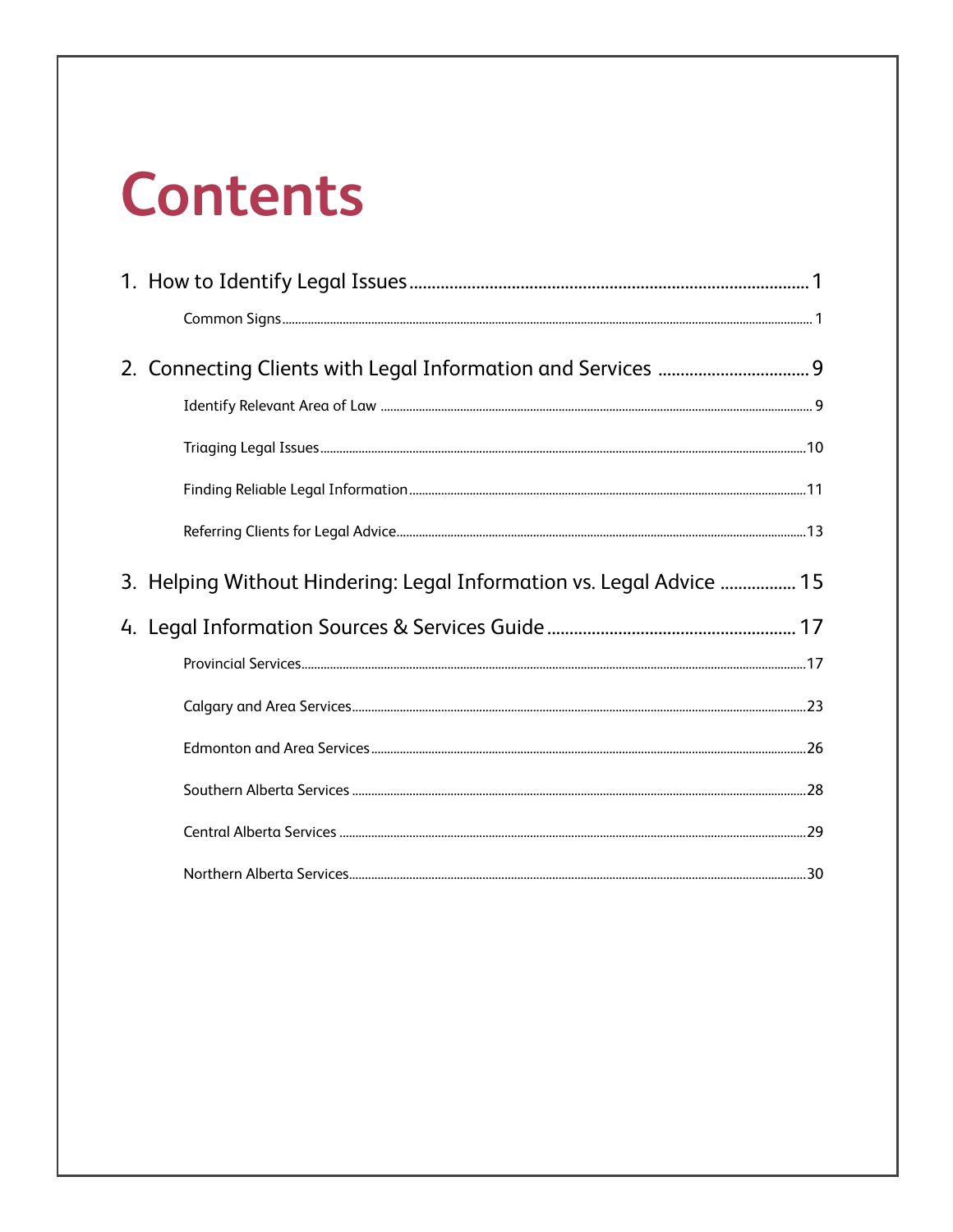# **Helping Clients with Legal Issues**

The information in this booklet is intended to help you more proactively identify when your clients have legal issues and more effectively connect your clients with reliable, relevant, and appropriate legal information and services.

The first part of this booklet provides you with tips on how to help clients with legal issues and the last half of the booklet is a guide to the most commonly used legal information sources and services in Alberta.

# **1. How to Identify Legal Issues**

There is no one-size-fits-all approach to determining whether your client has a legal issue. Every client is different and every situation is unique. However, by developing a stronger understanding of our legal system and the most common legal issues faced by Albertans, you will gain greater awareness of when your clients have legal issues and when to probe for further information.

Here are some key tips to help you:

- Be an active, engaged listener be aware of common signs that indicate your client may have a legal issue.
- Ask open-ended questions to get further information from your client to help you detect whether there are legal issues that need to be addressed.
- Take time to build trust and rapport to make your clients feel comfortable opening up about their personal matters.

## **Common Signs**

When meeting with your clients, be aware of the following common signs that legal issues may exist and need to be addressed. *Please note this is not intended to be an exhaustive list of common signs. You may find it helpful to collaborate with your colleagues to add to this list.*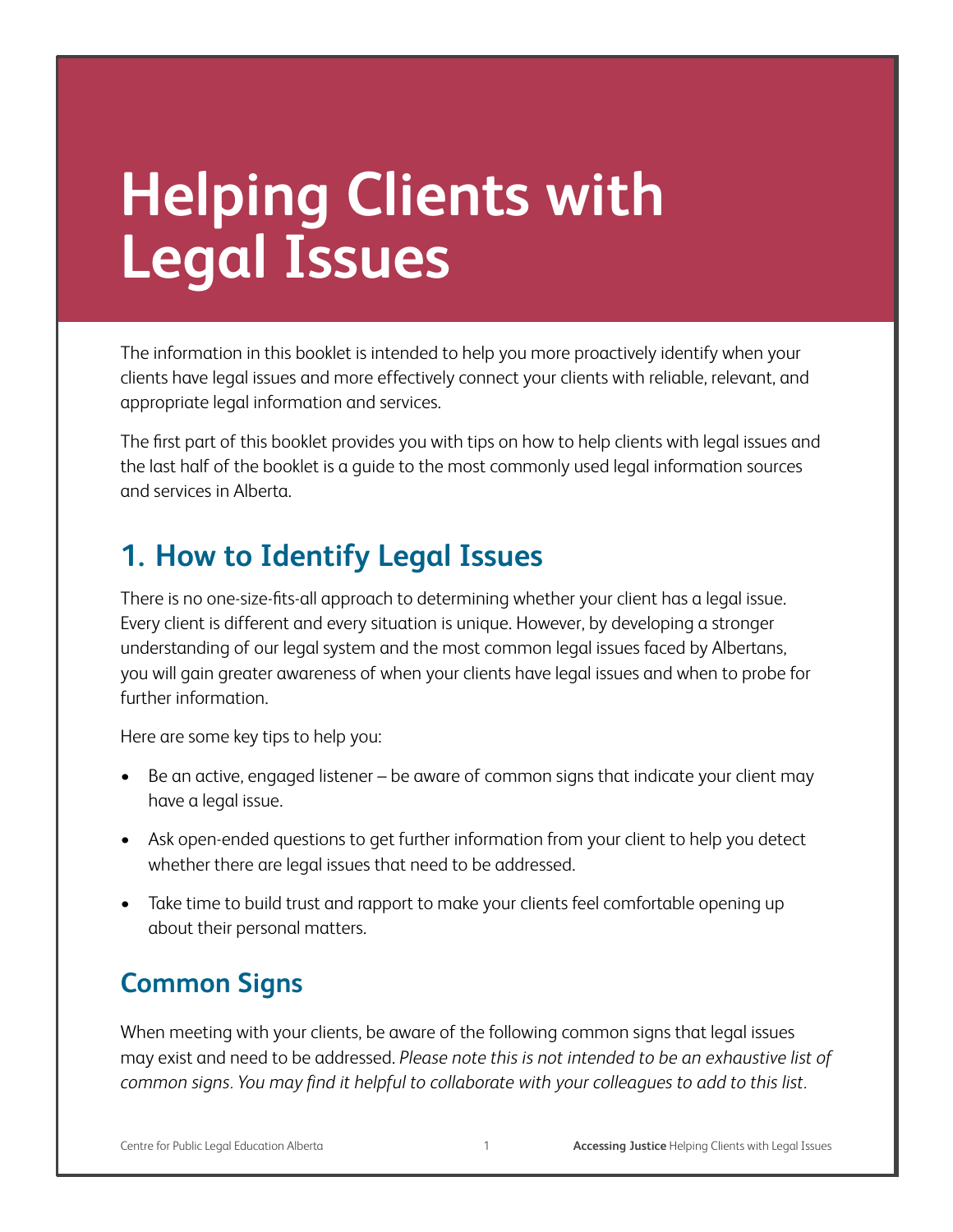### Your Client Receives Documents

You are a housing first support worker meeting with a client who mentions he recently came home and found some papers under his door.

While this may be a piece of mail or note from a friend, it could be a legal document that requires action. If your client does not respond to a legal document or follow the instructions in it, he or she could face serious consequences. For example, if your client ignores a Notice to Appear in court on a specific date, he or she could be arrested.

#### **What to do?**

- 1. Find out if your client has a copy of the papers or documents received. If so, review the documents with your client. Are they legal documents? See the list on the next page for examples of some of the most common legal documents.
- 2. If your client doesn't have the documents, ask questions to see if he or she can remember any details such as what the documents looked like, when they were received, who or where they were from, and any information included in the documents. Learning more about any new developments in your client's life may help in trying to determine what documents the client received. For example, did you client recently break up with his spouse? He may have been served with a family court application for custody or financial support.
- 3. Determine the main area of law the legal documents are related to (i.e. family, criminal, renting, immigration, employment, social benefits, etc.) – this will help you find an appropriate resource or service for your client.
- 4. Connect your client with further information or legal assistance. See Section 4 in this booklet for a list of the most commonly used legal information sources and services in Alberta.



Legal documents usually need to be dealt with right away, so clients should seek assistance with legal documents as soon as they receive them.

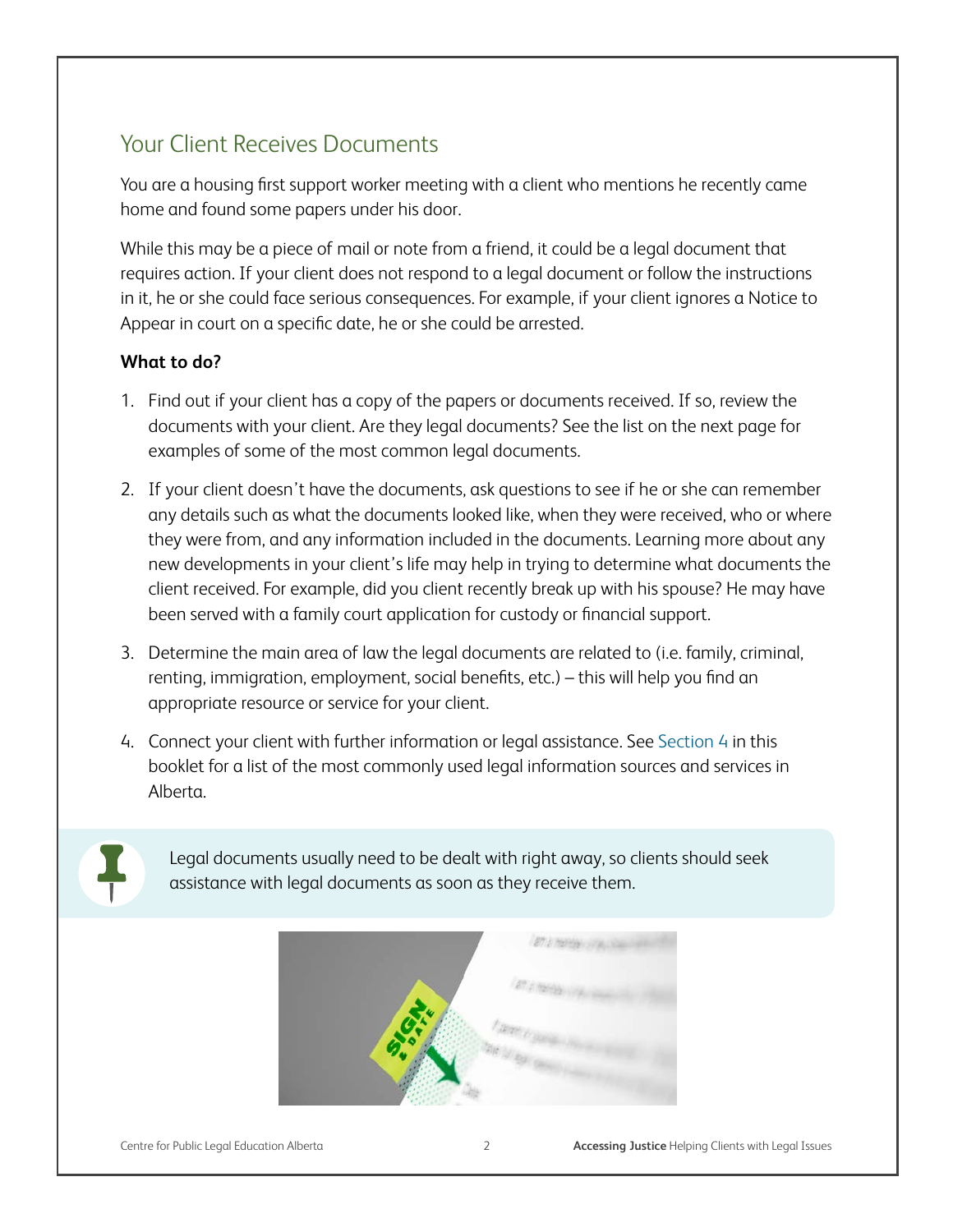# Examples of legal documents

| <b>Area of Law</b> | <b>Document</b>                                                                                                                                                                                          | <b>Potential Consequences</b>                                                                                                                                                                                                                                                                                        |
|--------------------|----------------------------------------------------------------------------------------------------------------------------------------------------------------------------------------------------------|----------------------------------------------------------------------------------------------------------------------------------------------------------------------------------------------------------------------------------------------------------------------------------------------------------------------|
| Civil              | Small claims court<br>application                                                                                                                                                                        | Failure to respond to an application could result<br>in a judge making a decision without any input<br>from the client.<br>Clients have limited time to respond to an<br>application but extra time can sometimes be<br>requested from the court.                                                                    |
| Criminal           | Release from police<br>custody documents (i.e.<br>recognizance, appearance<br>notice, promise to appear)                                                                                                 | Failure to follow rules in release papers or<br>attend court on specified date could lead to<br>arrest and further criminal charges.                                                                                                                                                                                 |
|                    | Bylaw, transit, or traffic<br>ticket                                                                                                                                                                     | Failure to pay a ticket on time could result in<br>a client being arrested and having to spend<br>time in jail (subject to change pending new<br>provincial legislation).<br>Certain tickets may require clients to appear in<br>court. Failure to do so could result in a default<br>conviction against the client. |
|                    | Summons to appear in<br>court as a witness                                                                                                                                                               | Failure to appear in court on required date<br>could result in client being arrested and taken<br>into police custody. A client could also face<br>criminal charges.                                                                                                                                                 |
| Family             | <b>Family Law Act applications</b><br>for parenting, child/partner<br>support, guardianship, or<br>contact orders.<br><b>Divorce Act applications</b><br>for custody, child/spousal<br>support, divorce. | Failure to respond to an application could result<br>in a judge making a decision without any input<br>from the client.<br>Clients have limited time to respond to an<br>application but extra time can sometimes be<br>requested from the court.                                                                    |
| Immigration        | Pre-removal risk assessment<br>Citizenship decision                                                                                                                                                      | Clients may be required to respond to a<br>government decision regarding citizenship.<br>Failure to perform follow-up steps (i.e.<br>background checks, medical info) may result in<br>denial of application.                                                                                                        |
| Renting            | <b>Eviction notice</b>                                                                                                                                                                                   | A client only has 14 days to challenge an<br>eviction notice. After these 14 days have<br>expired, a client has to leave the property.                                                                                                                                                                               |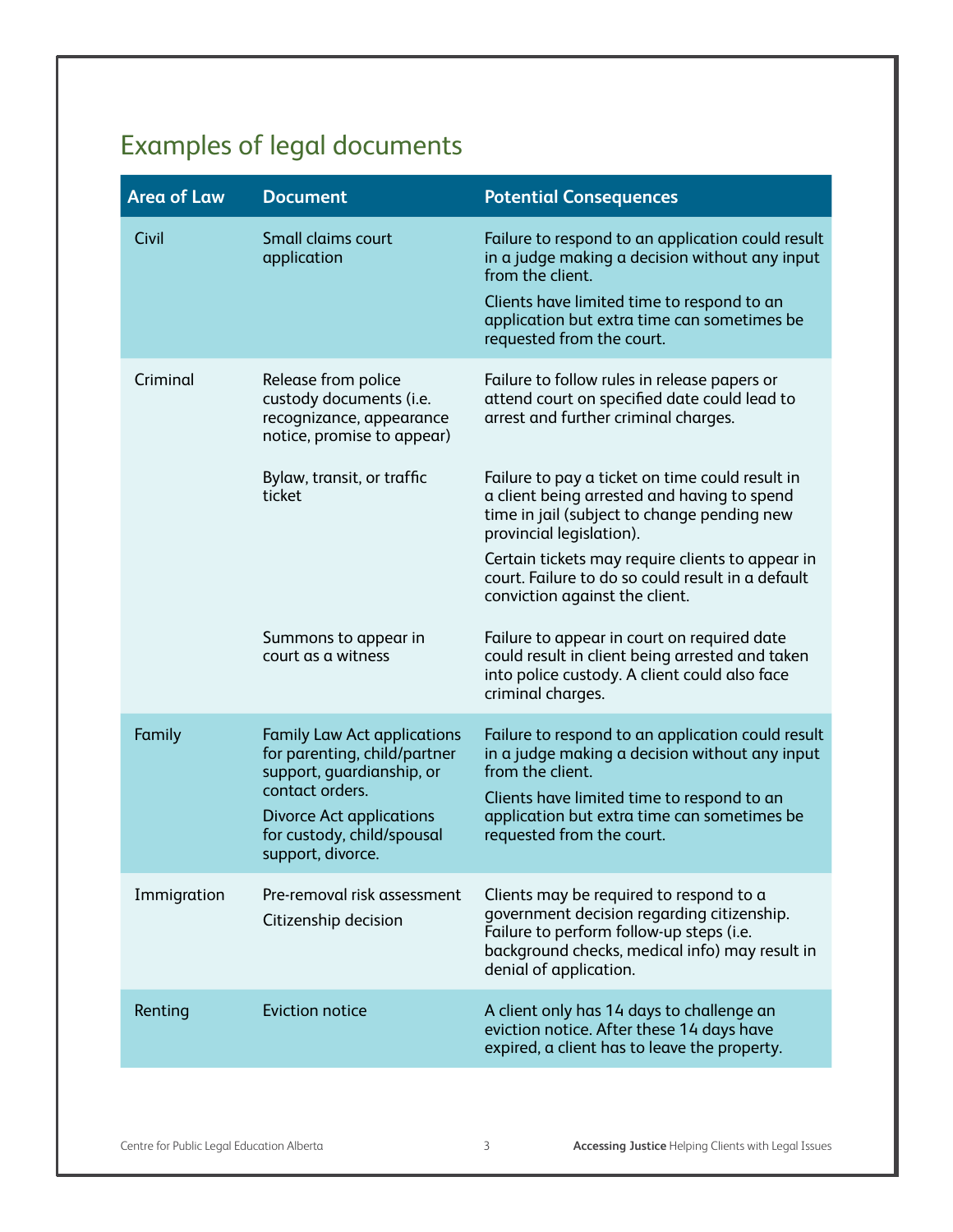#### Your Client is Evicted

You are an intake worker at an inner city drop-in centre and you meet with a client who tells you she was recently kicked out of her house.

There are many legal issues related to housing. It is important to ask questions to get more information to determine if your client needs legal assistance.

#### **Information to collect from your client**

- What led to your client having to leave the home?
	- » Was she or he evicted by the landlord? Roommate? Spouse or partner?
	- » If evicted by the landlord, did he or she receive an eviction notice?
- Was there a conflict that led to the eviction? For example, domestic dispute, fight between tenants, verbal argument between landlord and tenant.
	- » Does your client have any safety concerns?
	- » Were police involved at any point?
- Was your client allowed to collect his or her personal belongings?
- Does your client need emergency housing and/or financial support?

#### **Potential legal issues**

**Illegal eviction:** If your client was evicted from a rental property, there are certain procedures that a landlord must follow. If these are not followed, your client may be allowed to stay in the property and/or be eligible for financial compensation. Clients should seek legal advice right away if they think they've been illegally evicted.

**Domestic violence:** If your client was involved in a domestic dispute that resulted in loss of housing, there could be many legal issues at play depending on whether your client is the complainant or accused. Try to determine the most important and time sensitive legal issue and connect your client with an appropriate service provider as soon as possible. See Section 5 for a list of service providers in Alberta.



Consult the **Renting in Alberta** booklet in this series or visit Laws for Landlords and Tenants in Alberta (www.landlordandtenant.org) for more information about renting law, including the eviction process.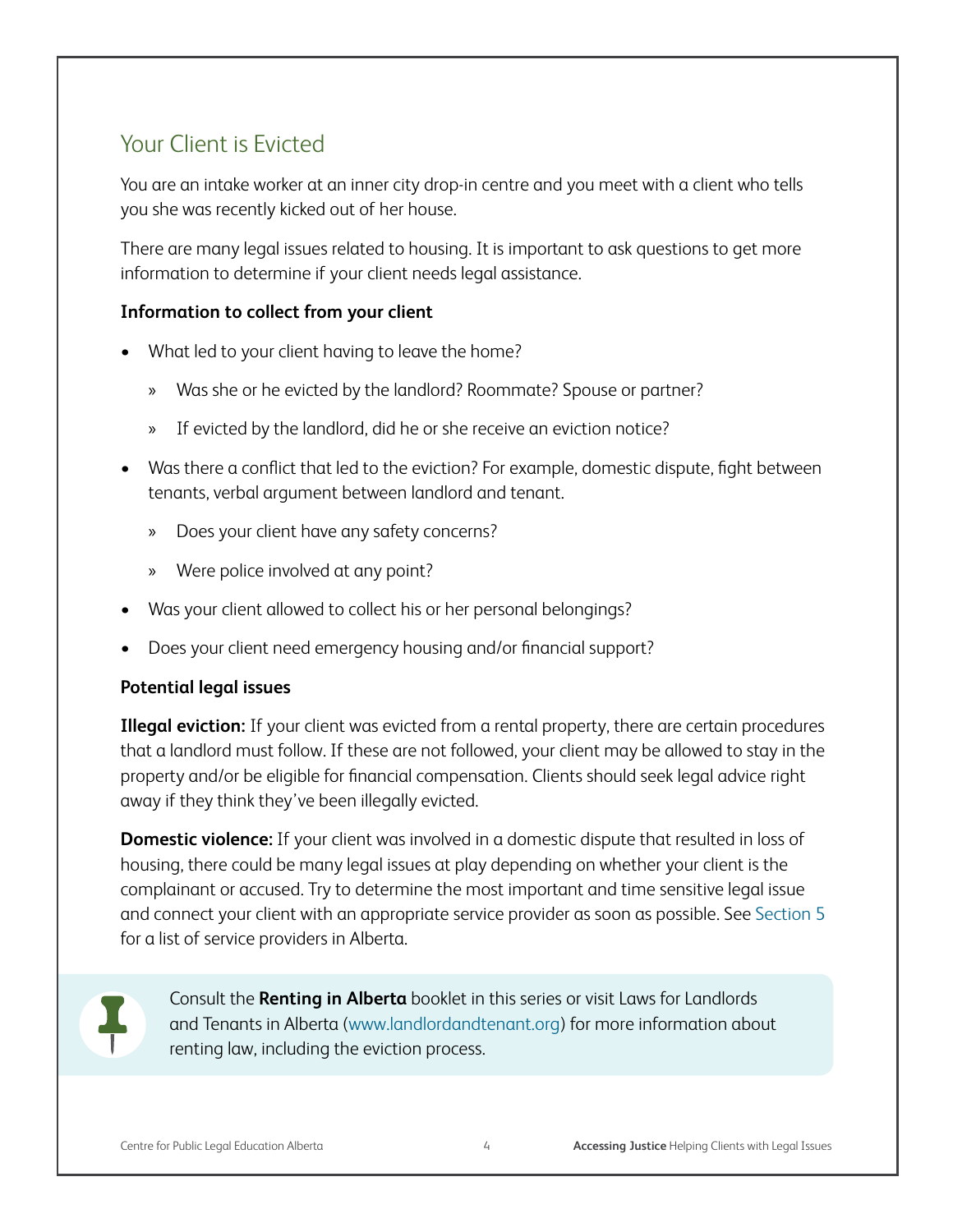### Your Clients Loses Employment

You are an employment skills worker at a local non-profit agency and you meet with a client who is looking for work after losing his job in Northern Alberta.

There are many legal issues related to loss of employment. It is important to ask questions to try to find out if your client could benefit from seeking legal information or assistance about his situation.

#### **Information to collect from your client**

- Where was your client working? What was your client's job?
- How long was your client working there?
	- » Was your client full-time, part-time, casual, day labour?
	- » Was your client contract, salaried, unionized, paid under the table?
- What led to the job loss?
	- » Was your client fired or laid off?
	- » Did the employer say why employment was ending?
	- » Did the employer provide any documentation?
- Did your client receive any termination pay or benefits?
- Had your client been injured on the job?

#### **Potential legal issues**

**No termination pay:** Depending on the situation, your client may be eligible for termination pay, vacation pay, and health benefits for a certain period of time. Eligibility depends on whether your client was laid off or fired, how long he or she worked there, and whether the job falls under the *Employment Standards Code*. It is a good idea for your client to seek legal information or advice if he or she thinks the employer did not follow the rules.

**Wrongful dismissal/wrongful termination:** Under the *Employment Standards Code*, there are rules about when employees can be fired or laid off and what procedures employers must follow. Your client should seek legal information or advice if he or she thinks the employer did not follow the rules.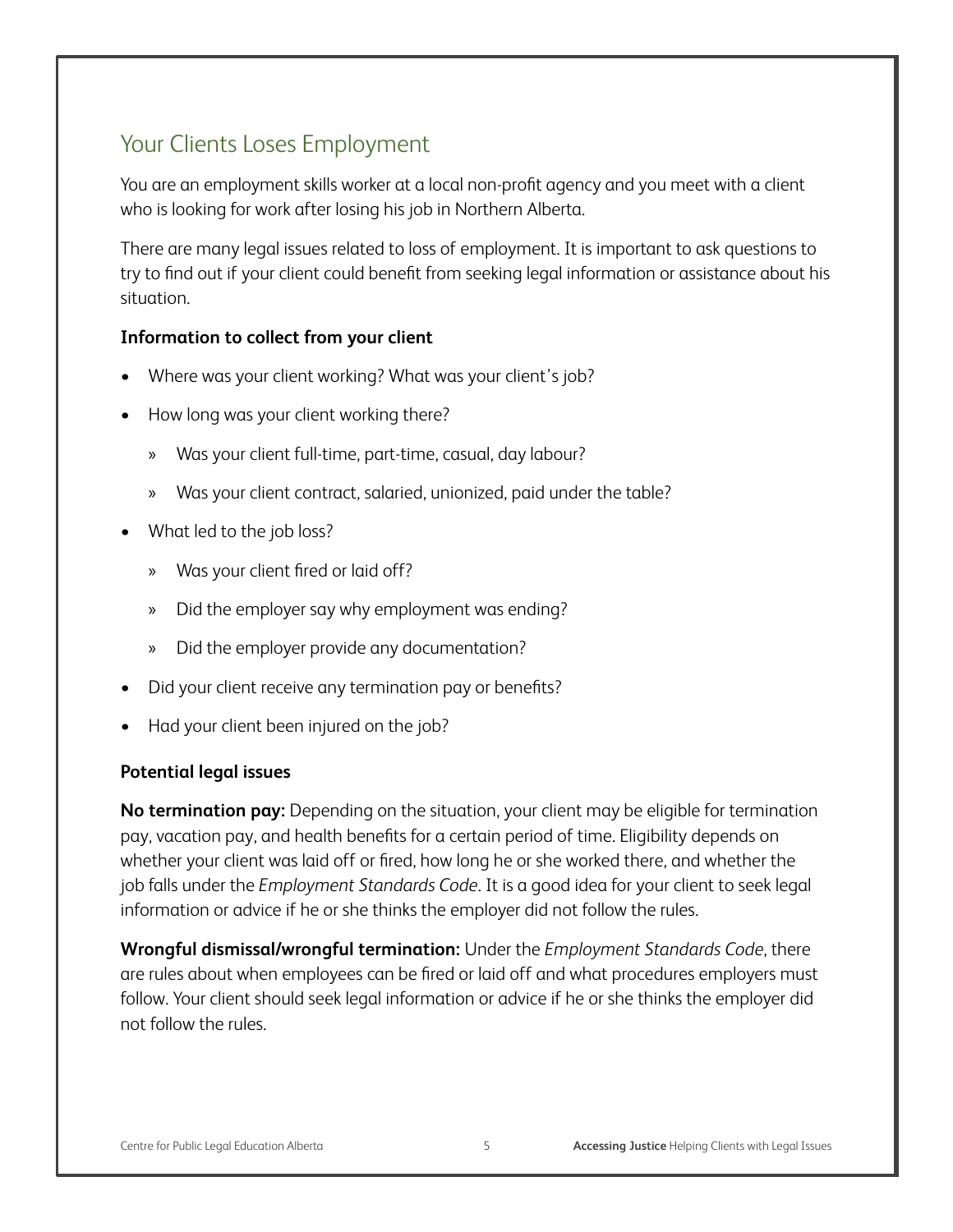**Discrimination:** All employers are required to follow the rules in the *Alberta Human Rights Act*, including accommodating certain health and personal needs (i.e. physical disability, family status, religious beliefs, mental health issue). If your client feels he or she was discriminated against during employment and/or terminated because of a human rights issue, he or she should seek legal information, contact the Alberta Human Rights Commission, and/or follow up with a legal clinic for legal advice.

The following are protected grounds under the *Alberta Human Rights Act*: race, colour, ancestry, place of origin, religious beliefs, physical disability, mental disability, marital status, family status, source of income, sexual orientation, gender, gender identity, and gender expression.



The Alberta Human Rights Commission (www.albertahumanrights.ab.ca) operates a Confidential Telephone Inquiry Line that can be accessed by calling 780-427- 7661 (Edmonton and Northern Alberta) or 403-297-6571 (Calgary and Southern Alberta). To call toll-free, dial 310-0000 first.



For more information about employment law in Alberta: Visit CPLEA's Rights at Work website (www.cplea.ca/rightsatwork) or call the Government of Alberta's Employment Standards Contact Centre at 1-877-427-3731.

#### Your Client's Relationship Ends

You are a family program worker at a local non-profit organization. You meet with a new client who tells you she needs help finding housing after leaving her partner.

The breakdown of a relationship can lead to many legal issues and it's important for your clients to think about and address any legal issues they may have in a timely manner.

#### **Information to collect from your client**

- What led to the breakdown of the relationship?
	- » Does she have any safety concerns?
	- » Is there a history of abuse?
	- » Were the police involved?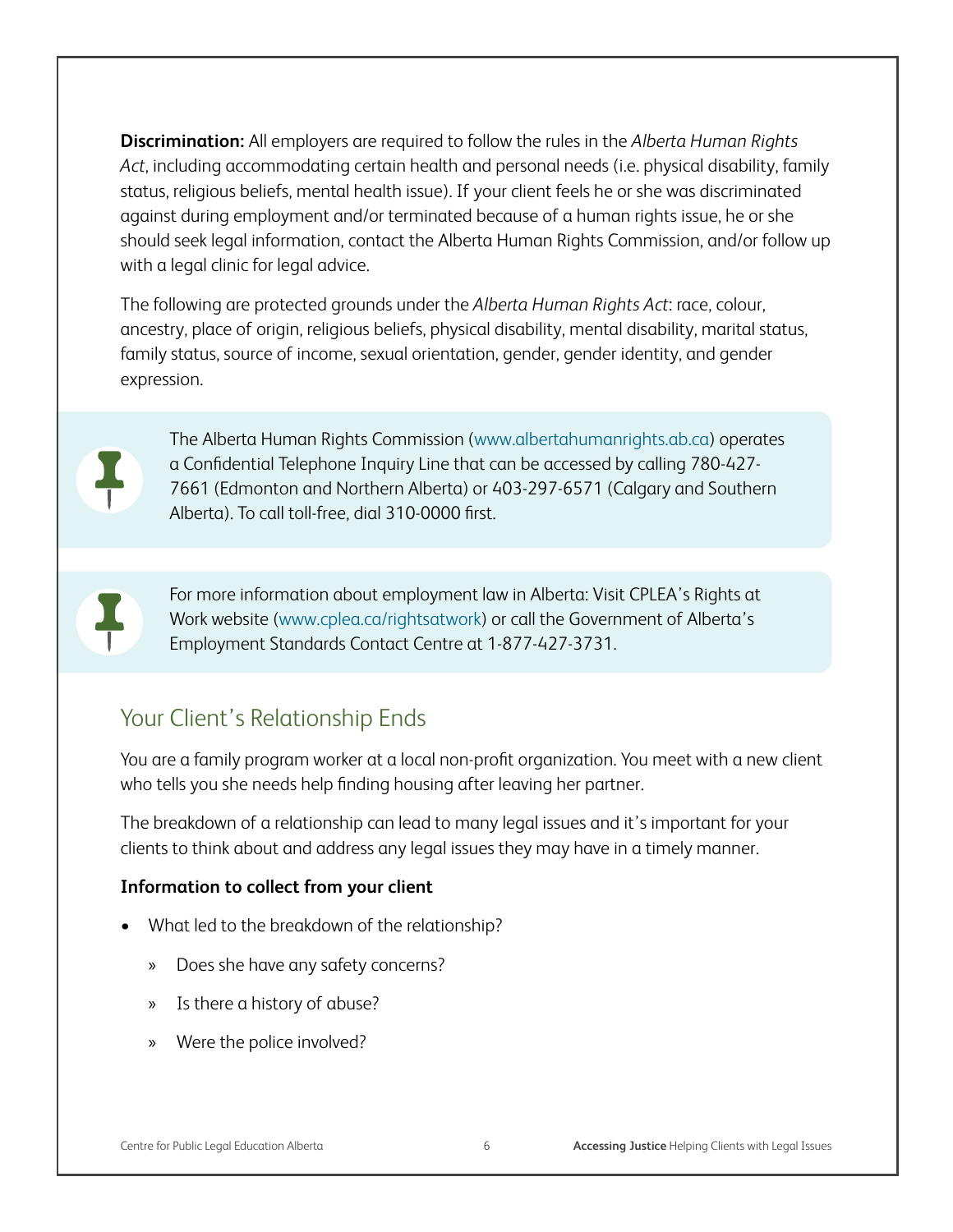- How long was your client with his or her spouse or partner?
	- » Was your client married or common law / adult interdependent relationship?
- Does your client have children? How old are they?
	- » Are they with your client? Staying with spouse or partner or other family? Or elsewhere?
	- » Does client need help with child care?
- Where was your client living with spouse or partner?
	- » Did they own or rent?
	- » Are your client's belongings still in the home?
- Will your client be able to support herself or himself (and children) financially?
	- » Is your client working?

#### **Potential legal issues**

**Child custody / parenting order:** If your client has left a relationship with his or her children, a child custory or parenting order may need to be sought from the court. This could help prevent your client from facing any negative consequences for leaving with the children. Clients who need to apply for a child custody or parenting order can seek help from their local Family Law Information Centre or legal clinic (see Section 4 for a complete list).



**Financial support:** Your client may be eligible for

child support and/or spousal / partner support after a relationship ends. The Family Law Information Centre or your local legal clinic can provide more information for clients who need to make a financial support application.

If your client fled an abusive relationship, she or he may be eligible for emergency financial support from the Government of Alberta – the Family Violence Info Line (310-1818) can provide further details.

**Protection orders:** If your client has fled an abusive relationship, she or he may want to consider applying for a protection order if one is not in place. Protection orders are intended to keep an abusive partner away - however, they are not always an ideal solution and your client may find it helpful to speak with a domestic violence service provider to discuss options.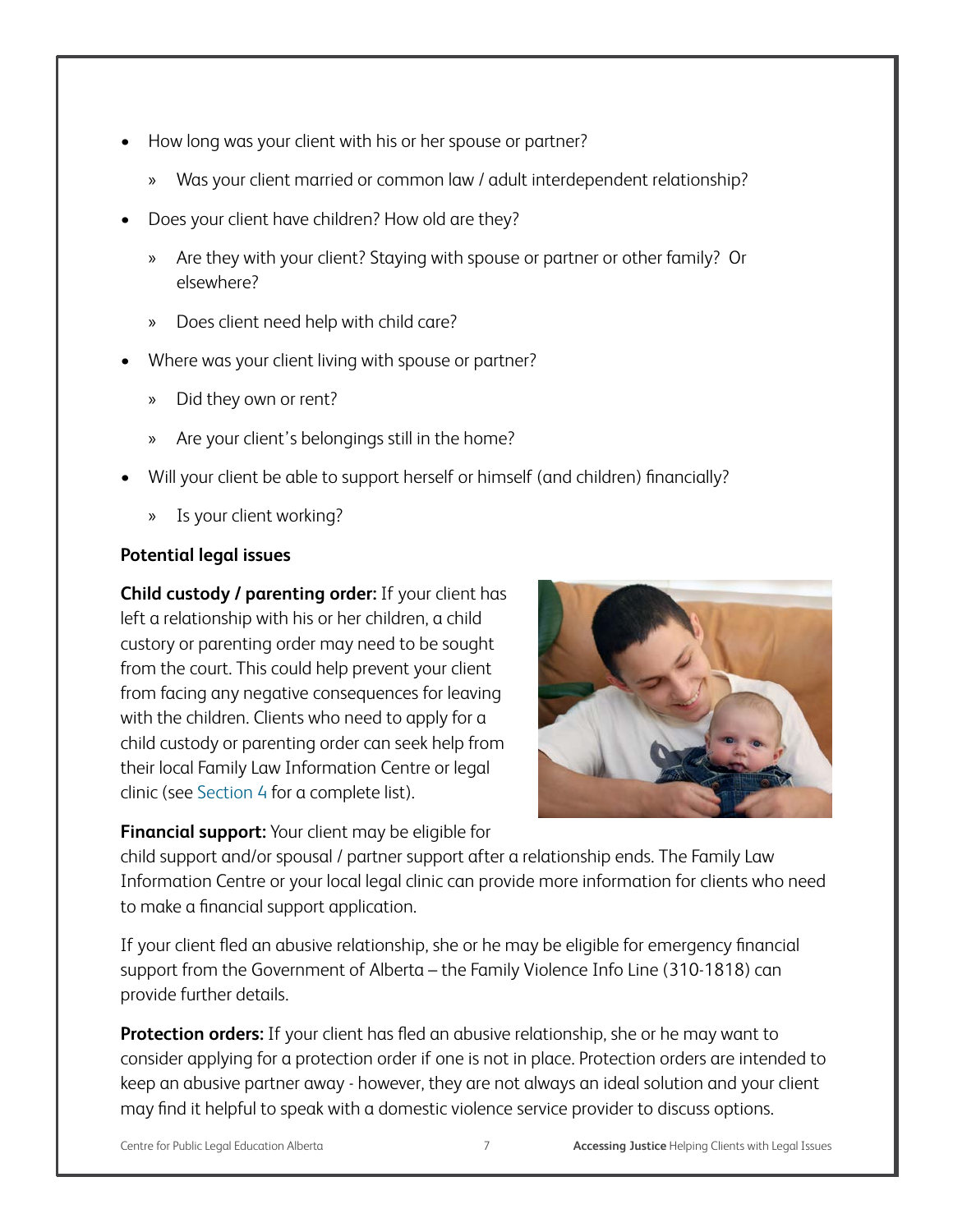Conversely, your client may be subject to a protection order and need help to understand what it means. Legal Aid Alberta can help clients who have received a protection order and need help with the review process.

**Criminal charges:** If your client fled an abusive relationship, criminal charges may have been laid against the abusive partner or spouse. These clients can contact their Alberta's Victim Services unit for more information about the criminal process (call 310-0000 then 780-427- 3460).

Conversely, if your client has been charged with a criminal offence related to an incident of domestic violence, he or she should seek legal advice as soon as possible about the charge(s). Legal Aid Alberta, criminal courthouse duty counsel, and some legal clinics may be able to assist. See Section 4 for more information.

**Immigration consequences:** If your client left a relationship, but his or her immigration status is tied to his or her partner or spouse, there could be serious consequences. It is important for your client to seek legal advice as soon as possible. Legal Aid Alberta and local legal clinics may be able to assist in these situations. See Section 4 for more information.

**Outstanding contracts:** Anytime a client's relationship ends, it is important for him or her to deal with all of the joint contracts signed during the relationship. For example, if both partners signed a rental agreement, both partners will continue to be responsible for paying rent and for any damage caused to the unit. It is important for the partner no longer living in the unit to request his or her name be taken off the lease. Other contracts include joint bank accounts, credit cards, and loan agreements. Clients may need to seek legal advice to determine how to divide property and remove their name from certain contracts.

For more information about family law matters, consult the **Family Law in Alberta**  booklet in this series, call your local Family Law Information Centre, visit LegalAve (http://legalave.ca) or contact any of the information or service providers listed in Section 4 of this booklet.

#### Other Common Signs

In some cases, your clients will identify that they have a legal issue right away. Even if the issue seems simple, it's important to consider whether the client has any other related legal issues that could cause problems down the road.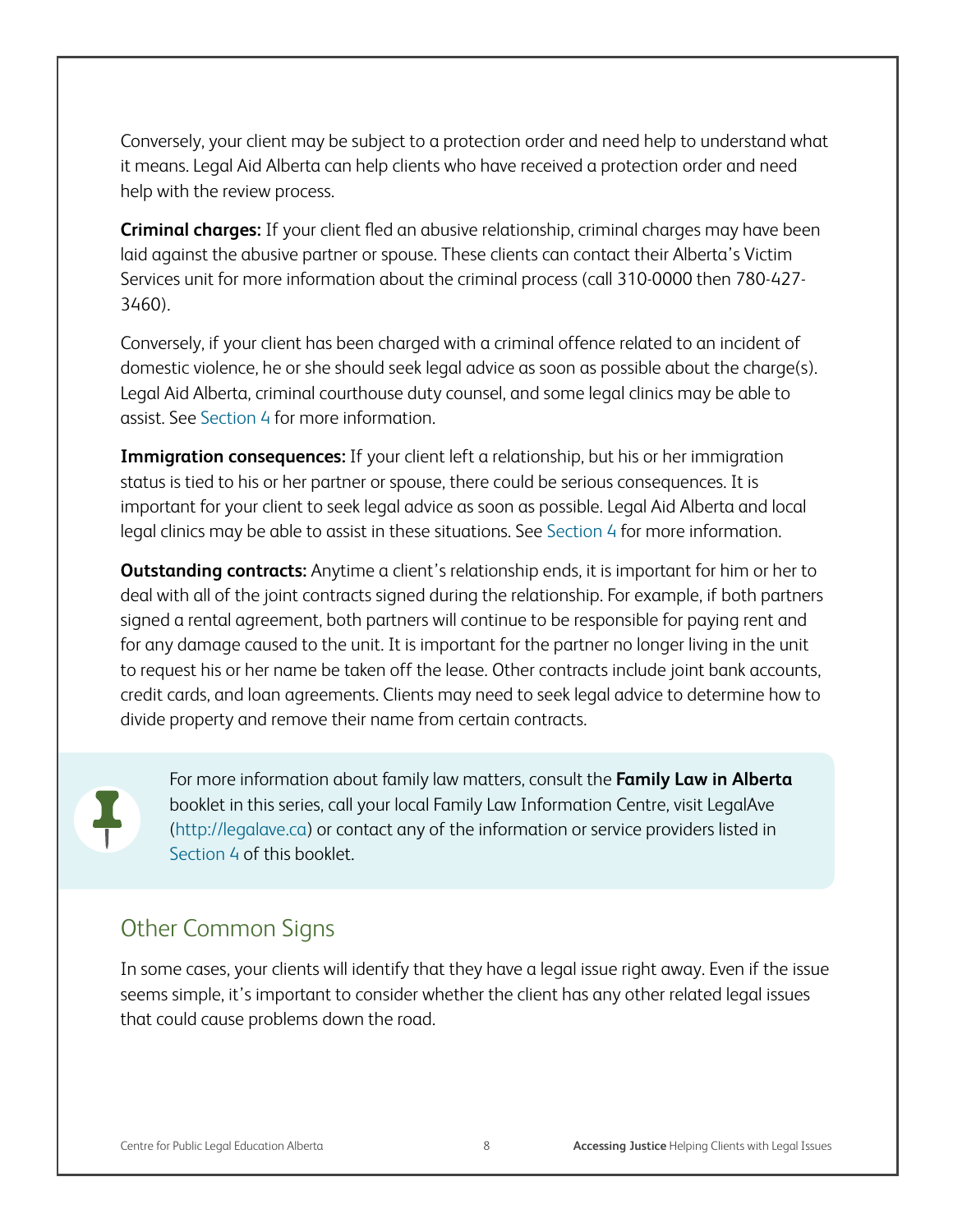For example, if your client tells you she missed her court date, you will want to find out what the court date was for (i.e. criminal charge, family court application, civil lawsuit) and why she missed it. Maybe she isn't receiving spousal support, which has made it difficult for her to pay for a bus pass to get to court. Maybe she was called into work at the last minute and is in jeopardy of losing her job. Maybe she was recently evicted from her home and has been staying with family on the outskirts of the city. These are all potential legal issues related to the main legal issue identified by your client.



Get together with your colleagues and identify any other common signs your clients may have legal issues. Develop an ongoing list of common signs and make it accessible to all frontline staff. At your monthly staff meetings, share stories of how you have helped clients with legal issues including what resources and services you found most helpful.

# **2. Connecting Clients with Legal Information Sources and Services**

Once you've identified that your client has a legal issue or issues, what should you do?

- Connect your client with an appropriate legal information source or legal service for assistance.
- **Do not** provide your client with advice on how to deal with the legal issue(s) beyond helping them access relevant information sources or referring them to appropriate services.

Of course, this is easier said than done. Finding reliable, relevant, and appropriate legal information sources and services can sometimes be a challenge. This section outlines steps to help you do so effectively.

## **Identify Relevant Area of Law**

Once you've identified that your client may have a legal issue, the next step is to identify the area of law your client's issue falls under. Many legal information sources and service providers specialize in a specific area of law. It is important to try and identify the relevant area of law in order to connect your client with the most helpful and appropriate information and services. A chart of common legal issues and their related areas of law is included on the next page.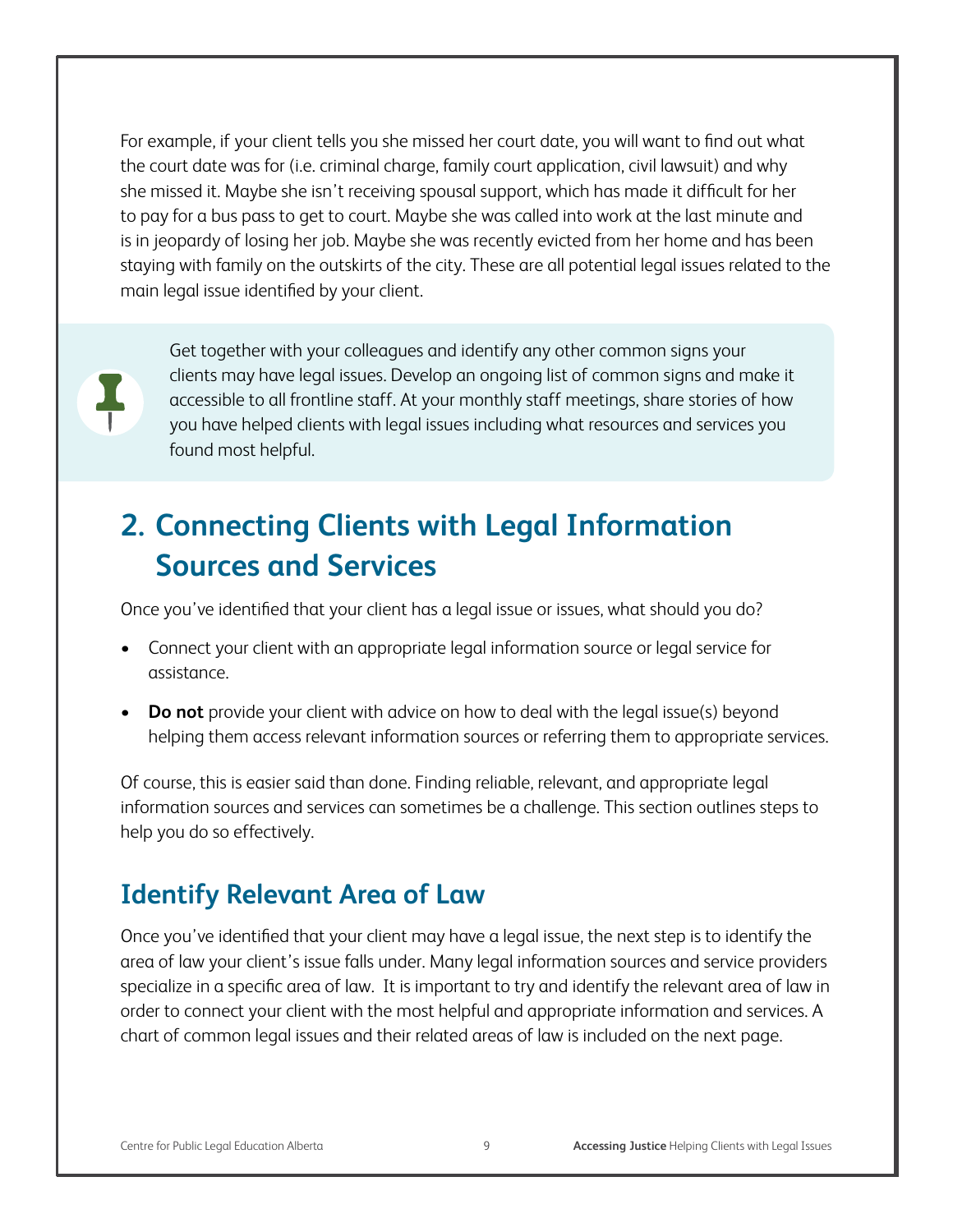If you need help identifying the relevant area of law, try accessing one of the following resources:

- Visit the Centre for Public Legal Education Alberta's portal website Law Central Alberta (http://www.lawcentralalberta.ca). All of the information sources on the website have been reviewed by CPLEA's staff.
- With your client's permission, contact your local courthouse library (https://www.lawlibrary.ab.ca/our-libraries.html) or the Centre for Public Legal Education Alberta (http://www.cplea.ca) and ask for help.

| <b>Legal Issue</b>                                                                                                                                                                                                     | Area(s) of Law                                                                                                                                  |
|------------------------------------------------------------------------------------------------------------------------------------------------------------------------------------------------------------------------|-------------------------------------------------------------------------------------------------------------------------------------------------|
| Client was fired by employer after needing to take<br>time off to attend medical appointments.                                                                                                                         | Employment » termination<br>Human rights » discrimination                                                                                       |
| Client wants to deny ex-partner access to children<br>because she isn't receiving child support.                                                                                                                       | Family law » child support                                                                                                                      |
| Landlord changed the locks on a client's apartment<br>because client had not paid rent on time.                                                                                                                        | Residential tenancies » eviction                                                                                                                |
| Client tells you he thinks the police are looking for<br>him after he got into a fight with his ex-partner's<br>boyfriend. He's worried he'll lose his social housing<br>and custody of his children if he's arrested. | Criminal law » outstanding warrants / charges<br>Residential tenancies » social housing eligibility<br>Family law » child custody and parenting |
| Client is a temporary foreign worker who has lost<br>her job.                                                                                                                                                          | Immigration law » status<br>Employment » termination                                                                                            |
| Client's mother passed away without a will and<br>now client needs help dealing with the estate.                                                                                                                       | Wills and estates                                                                                                                               |

## **Triage Legal Issues**

Often clients have more than one legal issue so identifying all of the issues and relevant areas of law can be challenging and overwhelming.

Start by making a list with your client identifying all of his or her legal issues (and non-legal ones). Once the list is made, classify issues by high, medium, and low priority. Deal with the high priority, urgent issues first.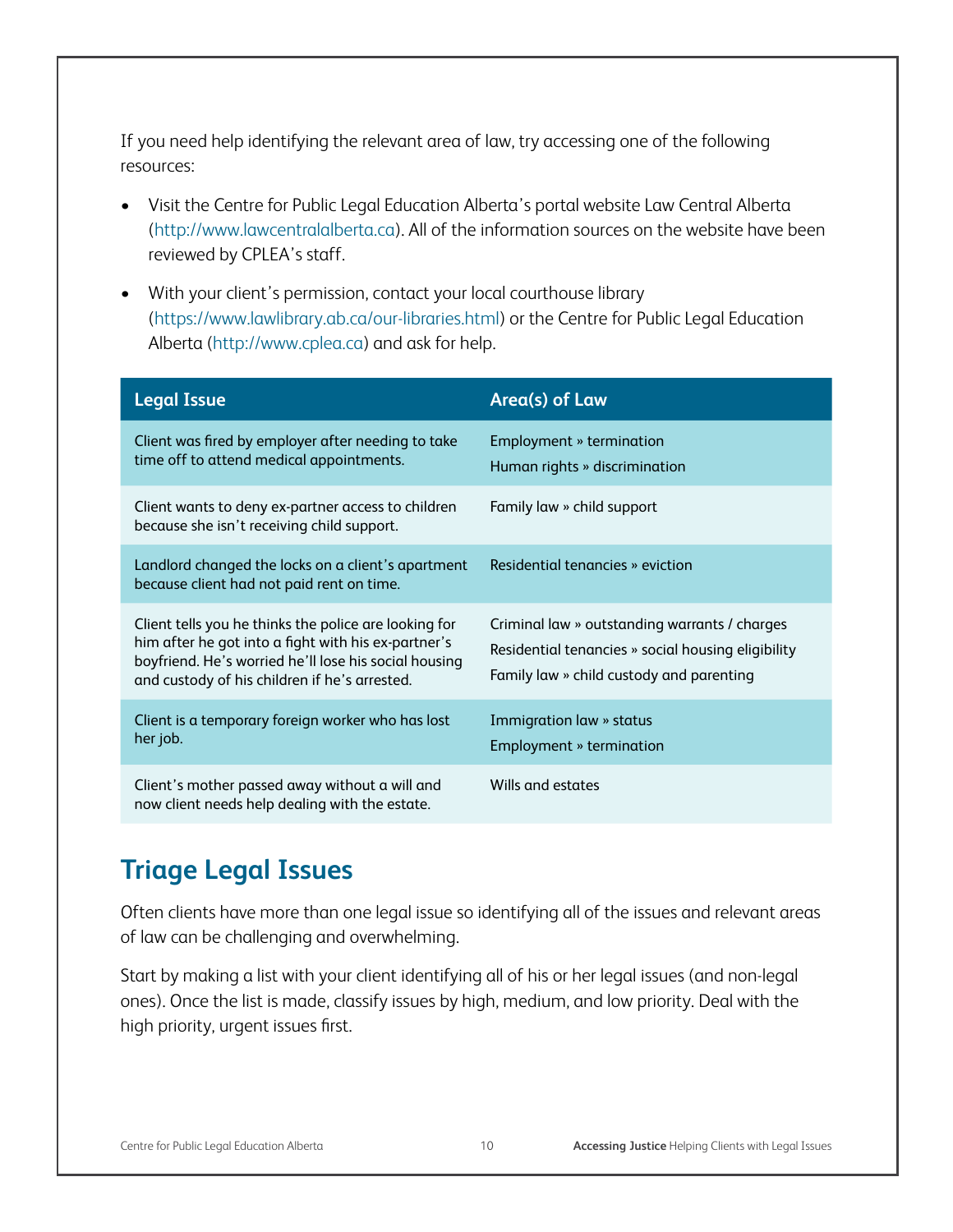It can be difficult to know which issues should be considered high priority. Use the following list as a guide to which issues should be considered urgent and high priority:

- Client has an upcoming court date
- • If a client has missed a court date
- Client received legal documents (or government documents) that require a response or follow-up action (i.e. family court applications, small claims court applications, Residential Tenancy Dispute Resolution Service applications, immigration applications, social benefits application)
- Clients has outstanding criminal charges or warrants
- Client recently received an eviction notice

If you need further assistance triaging your client's legal issues or you think your client requires immediate legal assistance, consult Section 4 for a list of service providers in your area.

# **Finding Reliable Legal Information**

If your clients do not require immediate assistance, the first step to helping them address their legal issues is to connect them with reliable legal information. In many cases, your clients' legal questions can be answered quickly and easily with an appropriate legal information source. Legal information can also help your clients determine whether to take the next step of seeking legal advice.

**Sample Scenario:** Your client tells you she needs her fridge fixed but her landlord won't respond to her maintenance requests. She tells you she's going to stop paying rent until the landlord fixes her fridge. You recognize your client has a legal issue related to renting law in Alberta.



You consult the **Renting in Alberta** booklet and recommend your client visit the website Laws for Landlords and Tenants in Alberta (**www.landlordandtenant. org)**, so that she can learn more about what to do if repairs aren't being done. After visiting the website, your client learns she cannot legally stop paying rent and that she may risk eviction for doing so. Your client learns she can call HealthLink at 811 and ask to speak with a health inspector who may be able to issue an order requiring the landlord to fix her fridge.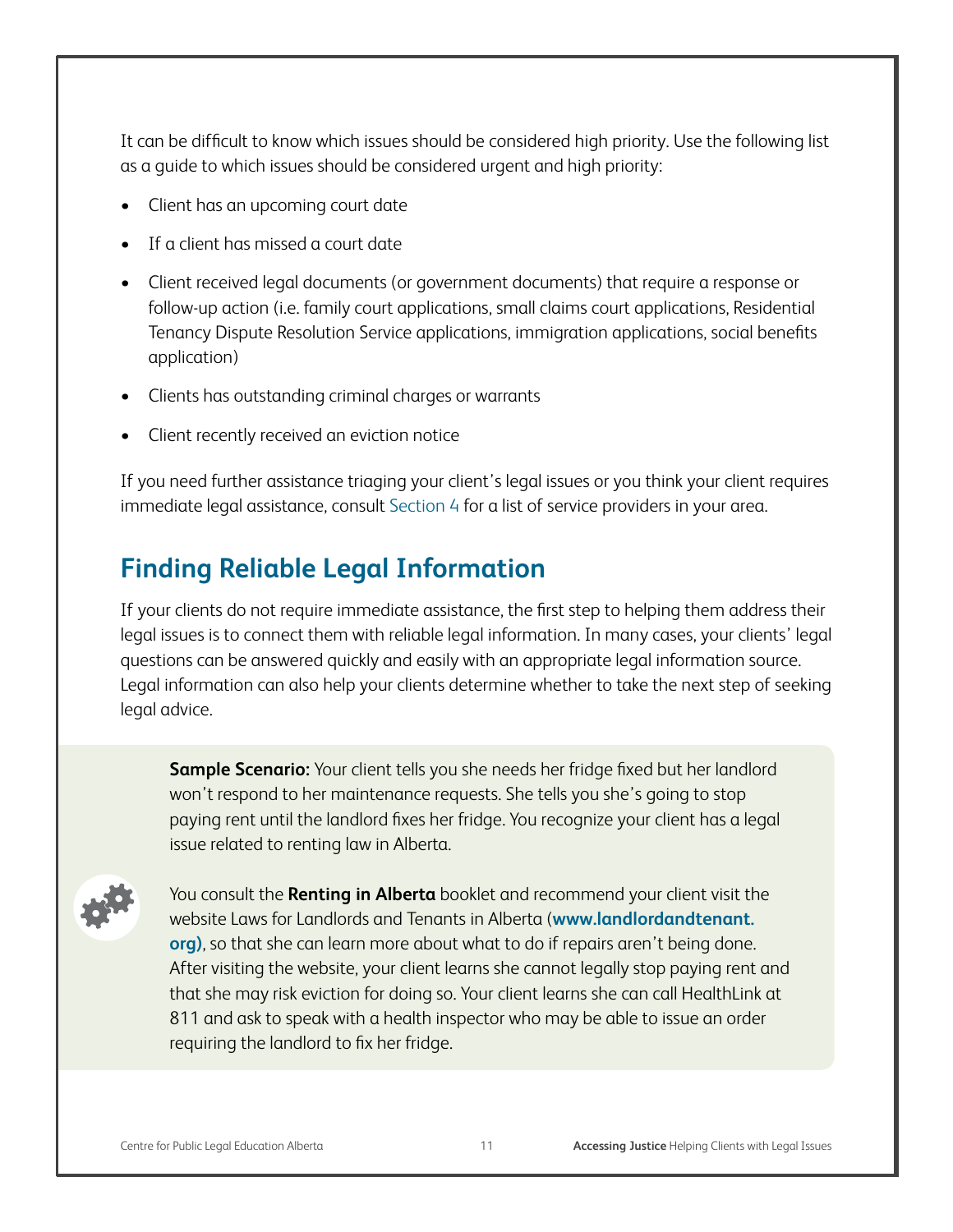## Assessing Online Legal Information: Is it Reliable?

With all of the legal information available online, it's important to make sure your clients are accessing reliable legal information. Use the following checklist to help assess the reliability of online legal information resources:

 $\Omega$  Jurisdiction: Does the information apply to the correct geographic area?

- » Is the information produced for Canadians? Albertans?
- » If the federal government is responsible for the area of law (immigration, criminal, family law – married couples, etc.), make sure it's Canadian.
- » If the provincial government is responsible for the area of law (renting, employment, family law – unmarried couples, etc.), make sure it's Alberta-based.
- » For more on jurisdiction, see **The Canadian Legal System** booklet in this series.
- Is the information up-to-date?
	- » Laws change so it's important to make sure your client is accessing current information.
	- » Reliable information sources will include a last updated or reviewed date. Be cautious if there is no date listed.
- Who is providing the legal information and why?
	- » Trustworthy legal information sources include non-profit organizations, universities, courts, libraries, and government departments.
	- » Commercial information providers are trying to sell their services. Sometimes their information will be incomplete or biased in order to increase business.
	- » Check the "About us" page on a website for more information.
- O Is contact information provided?
	- » Reliable legal information providers will include an address, phone number, and/or e-mail address on their website.
	- » Contact information allows you to follow up with the information provider if you or your clients have questions.
- $\Omega$  Is there advertising on the information source?
	- » If the information provider's main purpose is selling their services or advertising, there may be less of a focus on reliable, quality information.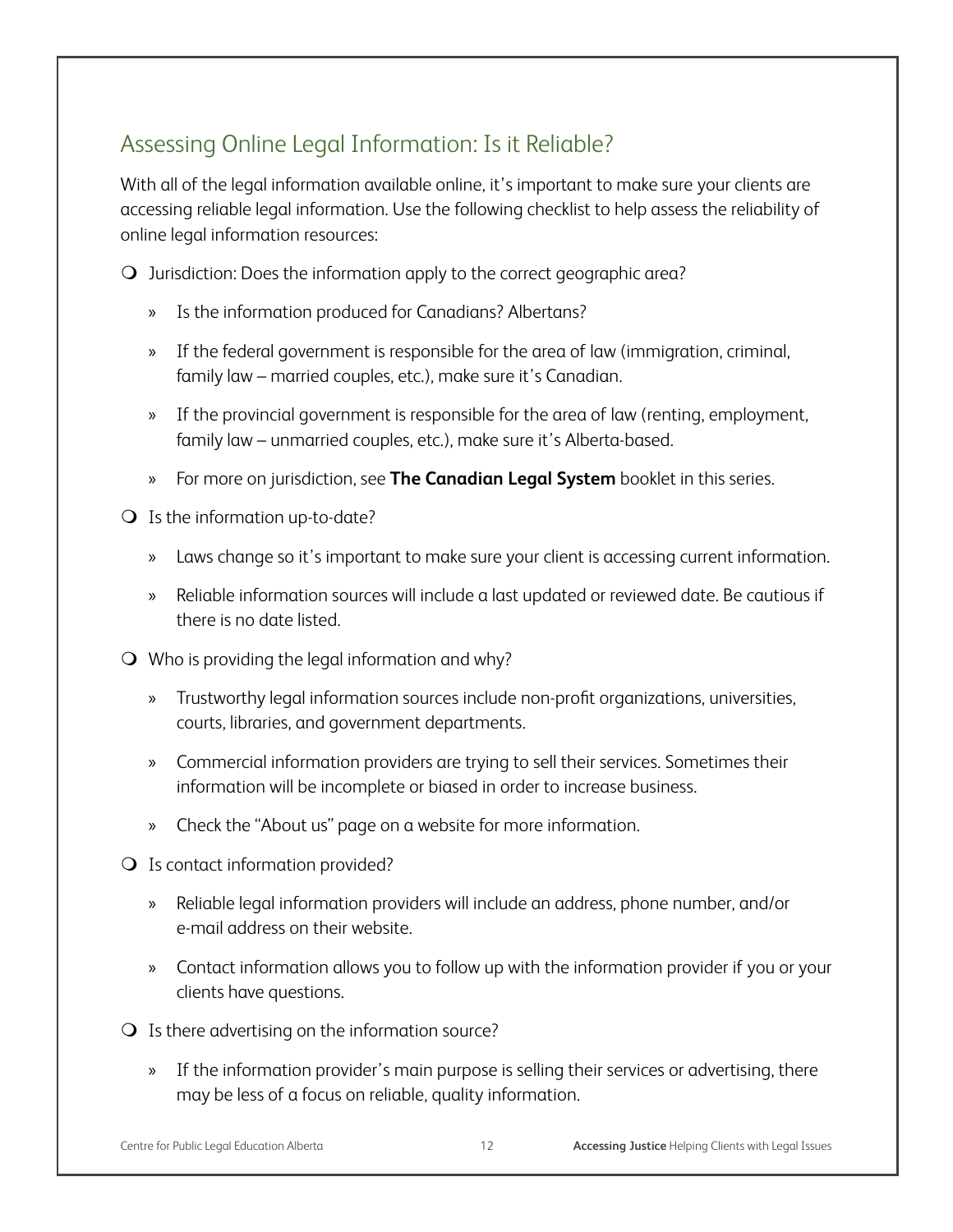- $\bigcirc$  How good are the links to other information sources?
	- » Reliable information providers will provide links to other credible information sources.
	- » Outdated or broken links may be a sign the information source is not regularly maintained or updated.
- Are there privacy concerns?
	- » If an information source requires clients to register or provide personal information, check to see what the service provider does with this information.
	- » Clients should not have to provide personal information to access reliable legal information. Any information provided should be kept secure and confidential.

This information was adapted from the Centre for Public Legal Education Alberta's tip sheet "Is it Reliable? 7 Clues to Good Legal Information Online" (2012). Available online at www.cplea.ca/publications.



Check the resource guide in the back of this booklet for a list of reliable legal information sources or visit Law Central Alberta at www.lawcentralalberta.ca.

# **Referring Clients for Legal Advice**

After helping your client access reliable legal information, you and your client may decide legal advice is needed to help your client decide on next steps. As a service provider, you cannot give your clients advice about what they should about their legal issues. For example, you cannot recommend your client file a court application, tell your client what to say in court, or negotiate with the Crown Prosecutor on your client's behalf. More information about the difference between legal advice and legal information is included in the next section.

Determining where to refer a client for legal advice will depend on the area of law, the urgency of the legal issue, and the level of service required. A brief outline of the legal services offered in Alberta is included below. For contact information, consult Section 4 of this booklet.

## Legal Aid Alberta

Clients who meet financial eligibility criteria and have a legal issue that falls under the Legal Aid Alberta service umbrella may receive legal representation. Eligibility criteria are available online (www.legalaid.ab.ca) or by calling Legal Aid Alberta at 1-866-845-3425.

*Note: Legal Aid Alberta's services are not free and clients are usually expected to pay Legal Aid Alberta for the services they receive.*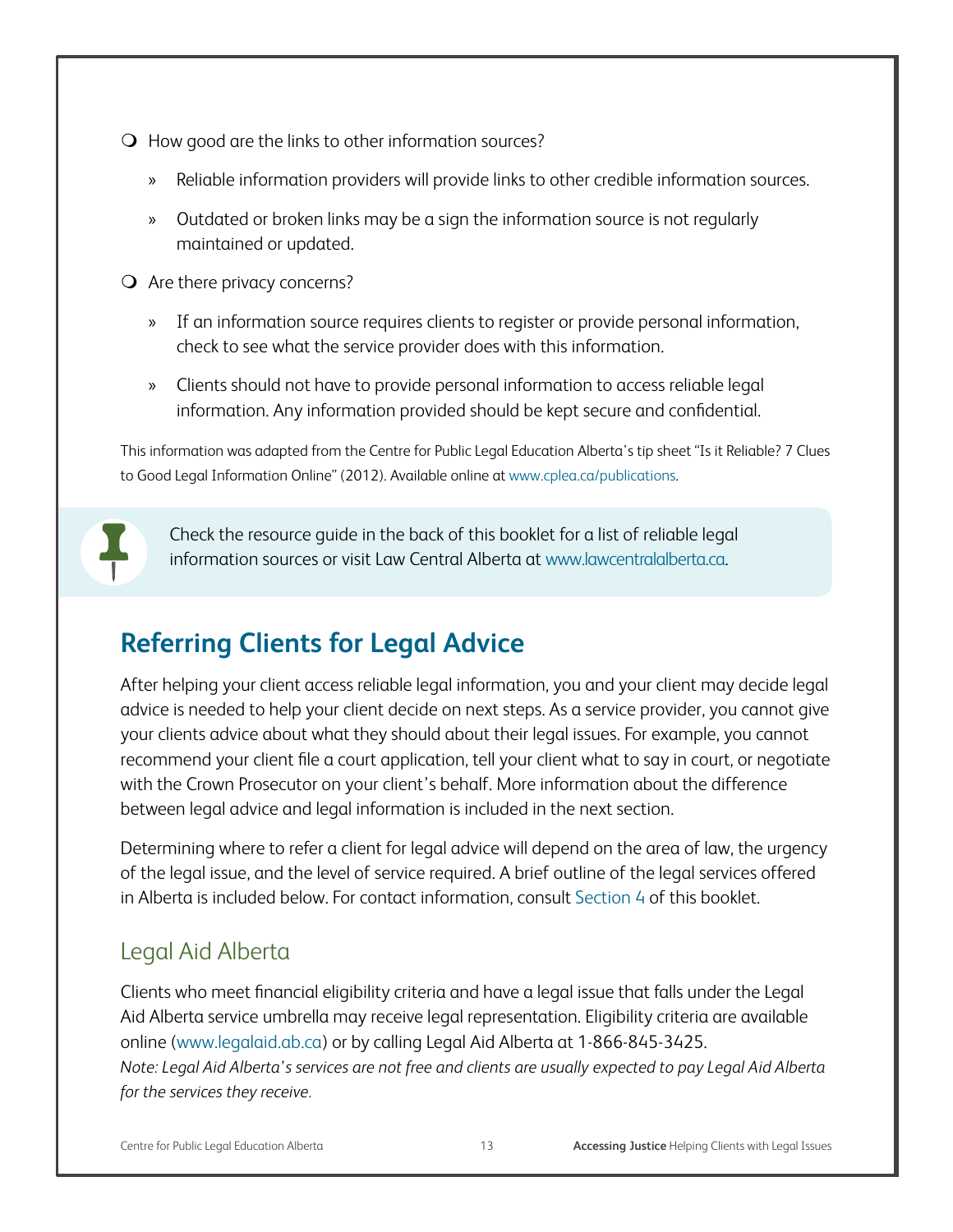If a client is eligible for services, he or she will be appointed a lawyer by Legal Aid Alberta (a client can ask for a specific lawyer but Legal Aid Alberta does not have to grant these requests). Legal Aid Alberta no longer provides information and referral services. If a client is not eligible for legal representation, he or she will not receive any further assistance from Legal Aid Alberta.

As of January 2016, Legal Aid Alberta will provide representation for the following matters:

- • Criminal charges serious offences
- • Youth criminal charges
- Family law matters (custody, support, divorce)
- Emergency Protection Orders applications and review hearings
- Child welfare / child protection matters
- • Immigration and refugee matters
- Income support applications
- Adult guardianship / trusteeship matters

For the most current eligibility guidelines and services, call Legal Aid Alberta or visit their website.

## Community Legal Clinics

In Alberta, clients who meet financial eligibility criteria can access certain services at their local community legal clinic. The most common service offered is a free 20 to 30 minute consultation with a volunteer lawyer who will provide clients with confidential legal advice, information, and guidance on next steps. Volunteer lawyers can review legal documents, help clients fill out court forms, and give advice on whether to pursue further legal action.

Some legal clinics also have the capacity to provide legal representation to a limited number of clients.

Consult Section 4 of this booklet for a list of legal clinics in Alberta.

#### Student Legal Clinics

Student legal clinics operate in Edmonton and Calgary. Volunteer law students are supervised by lawyers to assist eligible clients with certain legal matters. Students can review legal documents, help clients fill out court forms, and give advice on next steps. Limited representation services are also available.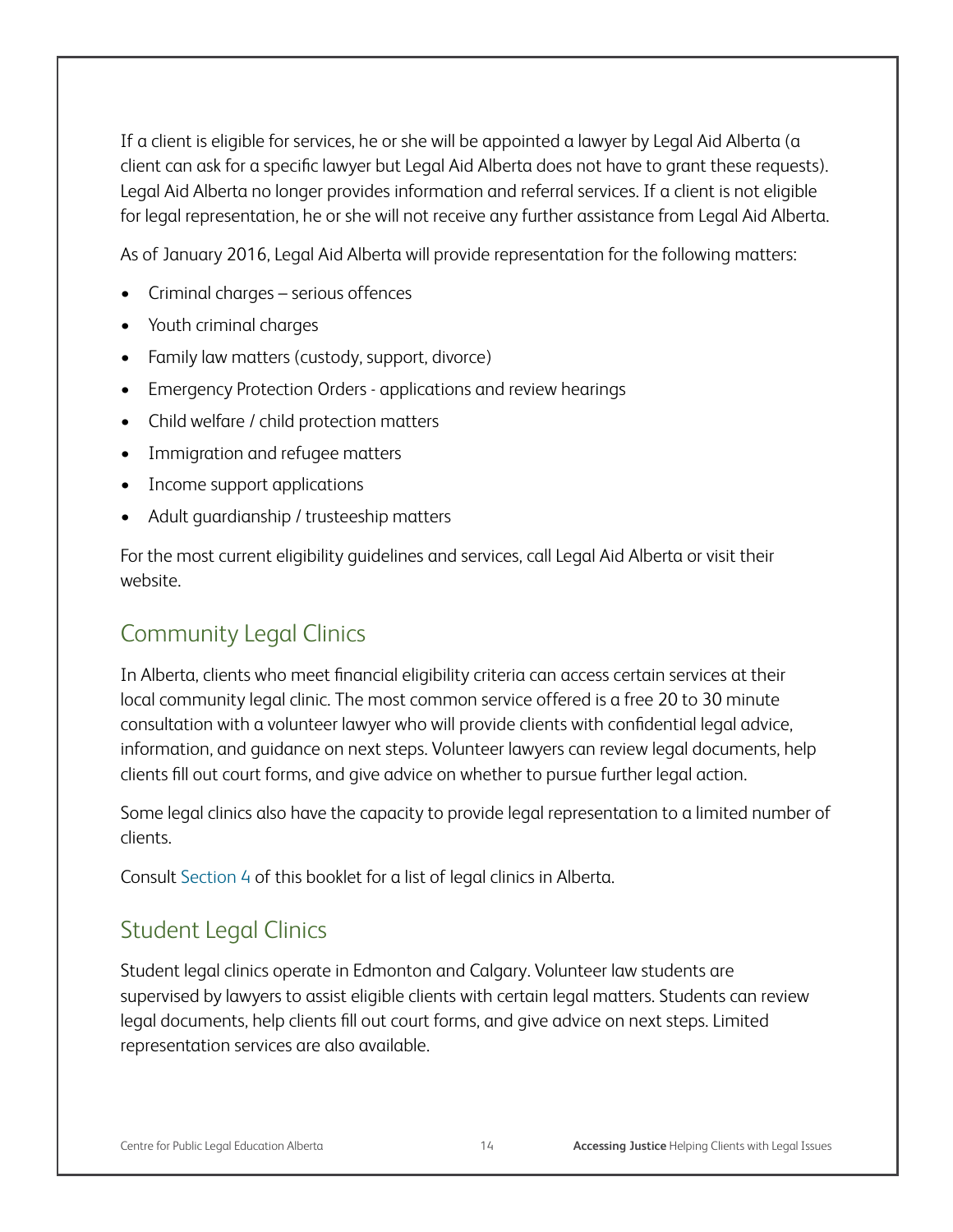## Duty Counsel

Duty counsel services are available at courthouses throughout Alberta. Duty counsel are lawyers funded by Legal Aid Alberta to provide limited services to unrepresented Albertans appearing in court. Duty counsel can explain court procedures, provide advice about resolution options, and appear in court on behalf of clients to set new court dates. Duty counsel will not provide full legal representation services.

Clients do not have meet financial eligibility criteria to speak with duty counsel. However, it is recommended clients show up early as duty counsel services are first-come-first-serve and clients may have a long wait time if they show up late.

Duty counsel are available to assist with the following matters, but services may vary by jurisdiction. Call Legal Aid Alberta for more information.

- Criminal (adult and youth)
- Family law (Provincial and Court of Queen's Bench)
- Drug treatment court
- Emergency Protection Orders applications and review hearings
- • Child welfare hearings

# **3. Helping without Hindering: Legal Information vs. Legal Advice**

As a service provider, it is important for you to understand your limitations when helping clients with legal issues. You can and should help clients access reliable information, but you cannot provide clients with advice about how they should deal with their legal issues. Providing clients with unauthorized advice could lead to your organization being fined by the Law Society of Alberta and could cause your client serious problems, particularly if you provide incorrect advice. Always err on the side of caution if you're unsure of whether you're crossing the line into legal advice.

In Alberta, only people licenced by the Law Society of Alberta can provide legal advice. An individual licensed to provide legal advice can interpret the law for clients, make recommendations on how clients should proceed with their legal matters, and represent clients in court.

As a service provider, you cannot apply the law to your client's specific situation. You can help your client access information about their legal rights and how the legal system works, and you can make referrals to legal service providers.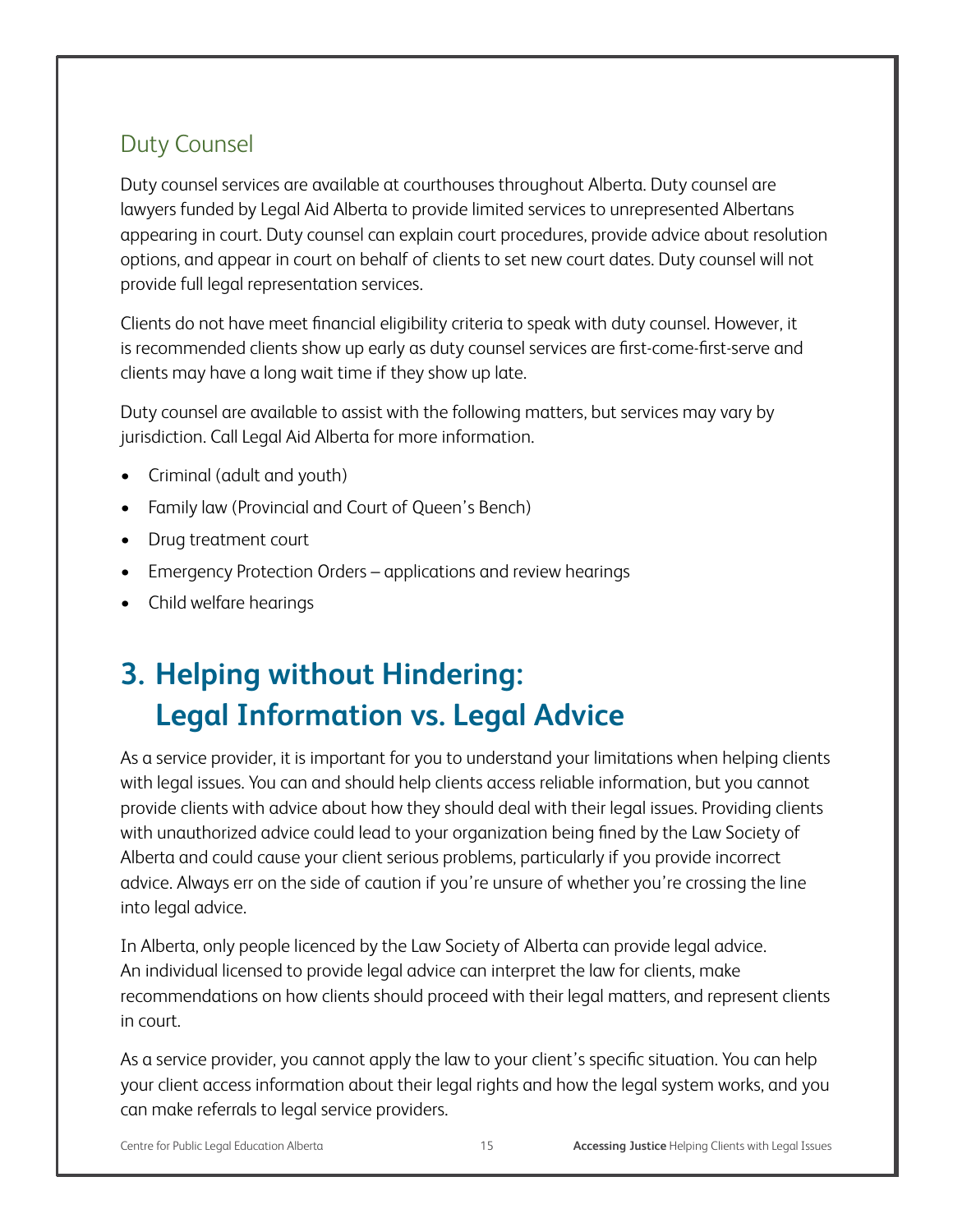#### **Differences between Legal Information and Legal Advice**

| <b>Legal Information</b>                                                                                                  | <b>Legal Advice</b>                                                                                            |
|---------------------------------------------------------------------------------------------------------------------------|----------------------------------------------------------------------------------------------------------------|
| Identifying when there's a legal issue                                                                                    | Telling clients how to deal with legal issues                                                                  |
| Explaining the law and legal system in general<br>terms                                                                   | Applying the law to a specific set of circumstances                                                            |
| Providing information about court procedures                                                                              | Providing advice about what to say and do during<br>a court appearance                                         |
| Making referrals to legal information sources<br>or services                                                              | Conducting legal research and providing an opinion<br>as to how the law applies                                |
| Describing options for dealing with a legal<br>problem, but not providing advice on which<br>one to choose                | Recommending how to proceed with solving a legal<br>problem                                                    |
| Printing court forms and instructions. Explaining<br>where clients can go for assistance with filling out<br>court forms. | Filling out court forms and explaining what<br>information needs to be included in certain parts<br>of a form. |

**Sample Scenario:** Your client tells you she needs her fridge fixed but her landlord won't respond to her maintenance requests. She wants to stop paying rent until the landlord makes the repairs and asks you if this is okay.

| <b>Legal Information</b>                                                                                                                   | <b>Legal Advice</b>                                                                                                                                |
|--------------------------------------------------------------------------------------------------------------------------------------------|----------------------------------------------------------------------------------------------------------------------------------------------------|
| Helping your client look up information online<br>about landlord's responsibility to make repairs in<br>rental properties.                 | Assessing whether your client's situation falls under<br>the Residential Tenancies Act.                                                            |
| Helping your client look up information about if/<br>when tenants can withhold rent in Alberta.                                            | Reviewing the client's lease agreement and Minimum<br>Housing and Health Standards to determine if the<br>landlord is responsible for the repairs. |
| Going through the Is it Reliable? checklist with<br>your client to assess the reliability of any online<br>information sources you access. | Advising the client that she cannot legally withhold<br>rent from the landlord for repairs that have not been<br>completed.                        |
| Providing your client with contact information<br>for service providers who assist with landlord and<br>tenant issues.                     | Recommending a course of action to get the landlord<br>to complete repairs.                                                                        |
| Providing your client with print resources on<br>renting law in Alberta and how to deal with<br>problems with your landlord.               | Filing an application with the Residential Tenancy<br>Dispute Resolution Service on your client's behalf.                                          |
|                                                                                                                                            |                                                                                                                                                    |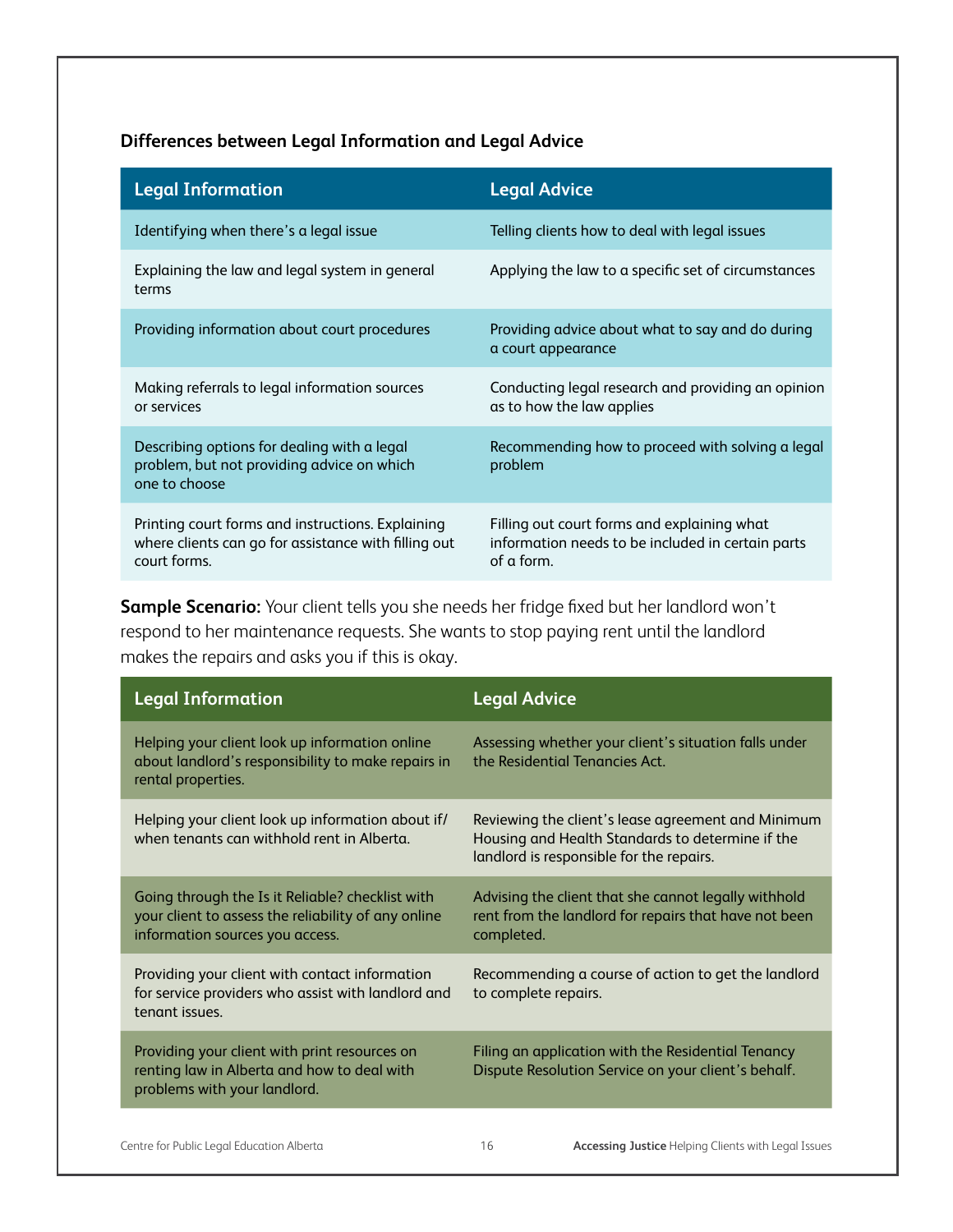# **4. Legal Information Sources and Services Guide**

**Please be advised that the information in this resource guide is current as of April 2016. The legal service providers listed in this guide regularly change the services they provide as well as eligibility criteria. Contact the organization directly for the most current information on services and eligibility.** 

This information has been organized by jurisdiction. Alberta-wide services are listed first followed by services specific to certain cities and regions.

## **Provincial Services**

The following services are available throughout the province. Services may differ depending on jurisdiction. Call the service provider for more information.

#### **Legal Advice**

The following services provide legal advice and representation. Eligibility criteria may apply for free or low cost services.

| <b>Legal Advice</b>                                   |                                                                                                                                             |
|-------------------------------------------------------|---------------------------------------------------------------------------------------------------------------------------------------------|
| <b>Legal Aid Alberta</b><br>http://www.legalaid.ab.ca | Clients must meet financial eligibility criteria (available online) and<br>have a legal issue that falls under Legal Aid's service umbrella |
| 1-866-845-3425                                        | Eligible clients will receive a legal aid certificate for legal<br>$\bullet$<br>representation and will be appointed a lawyer               |
|                                                       | Legal Aid Alberta helps with the following legal issues:<br>$\bullet$                                                                       |
|                                                       | Criminal charges - serious offences<br>$\mathcal{P}$                                                                                        |
|                                                       | Youth criminal charges<br>$\mathcal{P}$                                                                                                     |
|                                                       | Family law matters (custody, support, divorce)<br>$\mathcal{P}$                                                                             |
|                                                       | Emergency Protection Orders (applications, review hearings)<br>$\mathcal{P}$                                                                |
|                                                       | Child welfare / child protection matters<br>$\rangle\!\rangle$                                                                              |
|                                                       | Immigration and refugee matters<br>$\rangle\!\rangle$                                                                                       |
|                                                       | Income supports<br>$\mathcal{P}$                                                                                                            |
|                                                       | Adult quardianship / trusteeship<br>$\rangle\!\rangle$                                                                                      |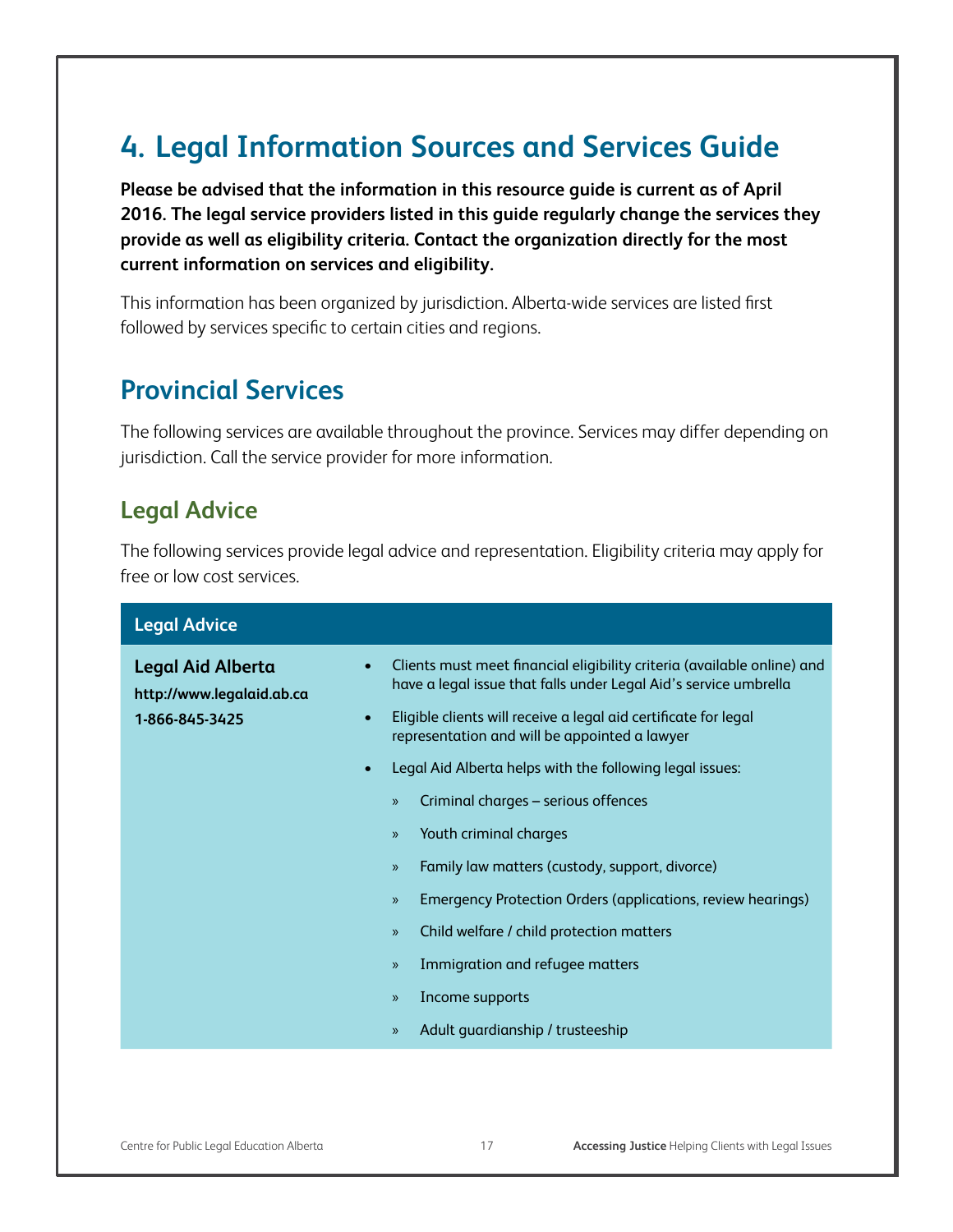## **Legal Advice**

| <b>Duty Counsel</b><br>(Legal Aid Alberta Service)                                                                                                                                                                                        | Lawyers (provided by Legal Aid Alberta) located at courthouses<br>$\bullet$<br>across the province                                                                                                                                                                                                                                                                                                                                                                                                                                                                                                                                |
|-------------------------------------------------------------------------------------------------------------------------------------------------------------------------------------------------------------------------------------------|-----------------------------------------------------------------------------------------------------------------------------------------------------------------------------------------------------------------------------------------------------------------------------------------------------------------------------------------------------------------------------------------------------------------------------------------------------------------------------------------------------------------------------------------------------------------------------------------------------------------------------------|
| Located in courthouses<br>throughout the province.<br>Services may differ by<br>jurisdiction. Call Legal<br>Aid Alberta for further<br>information.<br>http://www.legalaid.ab.ca<br>1-866-845-3425                                        | Clients do not have to meet any financial eligibility criteria<br>$\bullet$<br>Duty counsel will provide unrepresented individuals with limited<br>$\bullet$<br>services such as setting a matter to a new court date or explaining<br>resolution options<br>Duty counsel may be available to assist with the following matters:<br>$\bullet$<br>Criminal (adult and youth)<br>$\rangle$<br>Family law (Provincial and Court of Queen's Bench)<br>$\rangle$<br><b>Drug Treatment Court</b><br>$\gg$<br>Emergency Protection Orders - applications and review<br>$\gg$<br>hearings<br>Child welfare<br>$\mathcal{V}$               |
| <b>Lawyer Referral Service</b><br>(operated by the Law Society<br>of Alberta)<br>1-800-661-1095<br>Children's Legal &<br><b>Educational Resource</b><br><b>Centre</b><br>http://youthlaw.ca<br>403-207-9029<br>clerc@clerc-calgary.ca     | The Service will provide the names of three lawyers who practice in<br>$\bullet$<br>a specific area of law in a specific jurisdiction<br>Clients should receive a free half hour meeting to discuss their<br>$\bullet$<br>legal options with each of the lawyers. Note: Charges will apply<br>after the initial meeting.<br>Offer limited legal representation for Alberta youth in family law<br>$\bullet$<br>and civil matters<br>Provide youth and parents with information and referral services<br>$\bullet$<br>by phone and e-mail<br>Provide plain language legal information online and through<br>$\bullet$<br>workshops |
| <b>Family Legal Services</b>                                                                                                                                                                                                              |                                                                                                                                                                                                                                                                                                                                                                                                                                                                                                                                                                                                                                   |
| <b>Family Justice Services</b><br>(located across Alberta)<br>For locations and contact<br>information, visit: https://<br>albertacourts.ca/resolution-<br>and-court-administration-<br>serv/family-justice-services/<br><b>locations</b> | Government of Alberta operated<br>Eligibility criteria apply to access certain services<br>Offer mediation and dispute resolution services, high conflict<br>$\bullet$<br>services, and family court counsellors                                                                                                                                                                                                                                                                                                                                                                                                                  |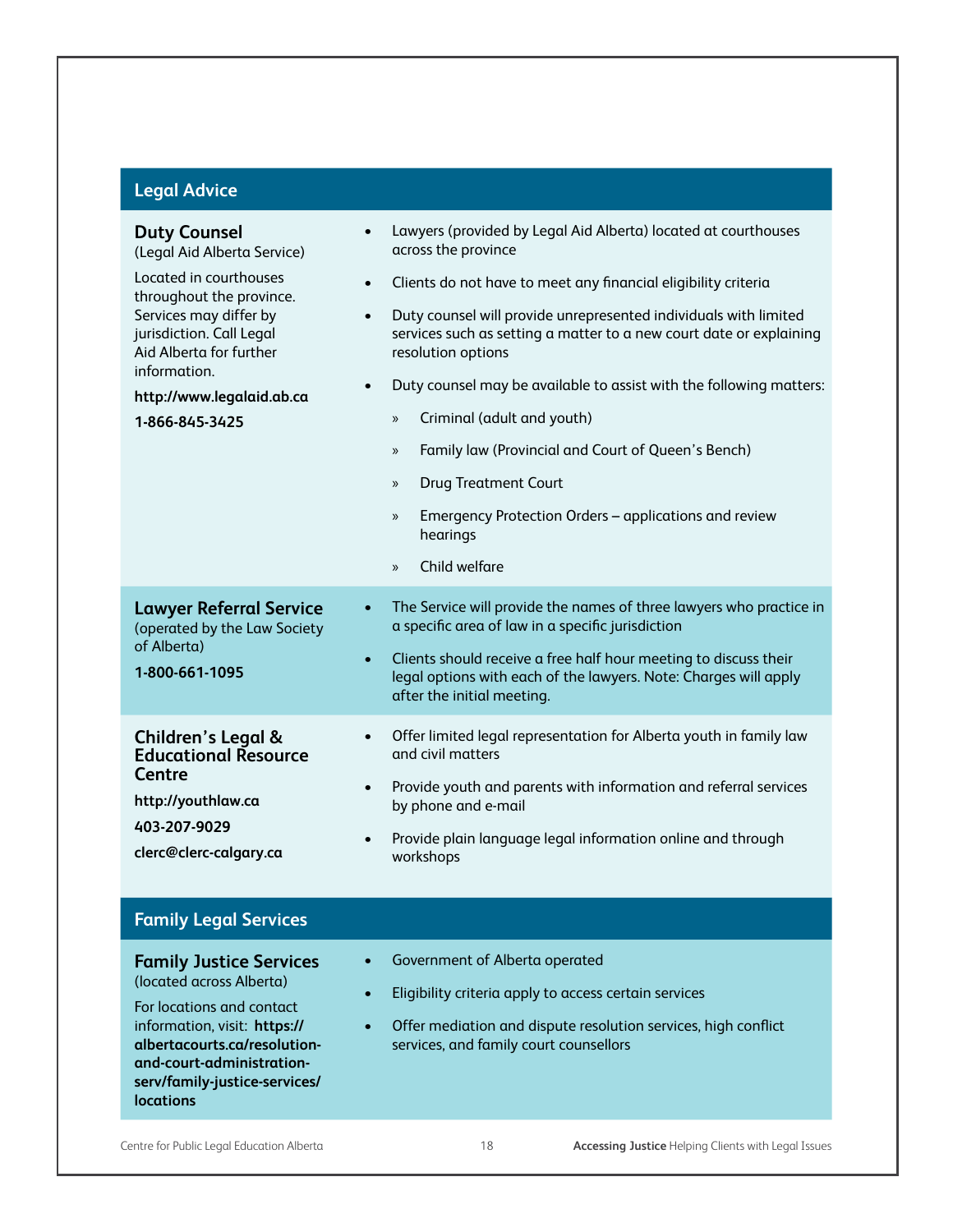#### LEGAL INFORMATION

The following information services **cannot** provide legal advice or representation but can provide an extensive range of legal information services for clients.

| <b>All Areas of Law</b>                                                                                                                                                                                                                                                                                    |                                                                                                                                                                                                                                                                                                                                                                                                                                                                    |
|------------------------------------------------------------------------------------------------------------------------------------------------------------------------------------------------------------------------------------------------------------------------------------------------------------|--------------------------------------------------------------------------------------------------------------------------------------------------------------------------------------------------------------------------------------------------------------------------------------------------------------------------------------------------------------------------------------------------------------------------------------------------------------------|
| <b>Centre for Public Legal</b><br><b>Education Alberta</b><br>(CPLEA)<br>www.cplea.ca<br>info@cplea.ca<br>780-451-8764                                                                                                                                                                                     | Law Central Alberta (www.LawCentralAlberta.ca) - Links to reliable<br>legal information sources and legal service providers<br>Canadian Legal FAQs - www.law-faqs.org<br>$\bullet$<br>CPLEA Publications (www.cplea.ca/publications) - Free plain<br>$\bullet$<br>language publications available for viewing online and printing<br>Information and Referral Service: CPLEA staff can help point you<br>$\bullet$<br>to the right service or information provider |
| <b>Alberta Law Libraries</b><br>www.lawlibrary.ab.ca<br>Located in Calgary, Edmonton,<br>Drumheller, Fort McMurray,<br>Grande Prairie, Lethbridge,<br>Medicine Hat, Peace River, Red<br>Deer, St. Paul, Wetaskiwin.                                                                                        | Library staff can explain how to use print and online resources to<br>$\bullet$<br>conduct legal research<br>Offer access to subscription-based databases such as Quicklaw<br>$\bullet$<br>and Westlaw - particularly helpful to self-represented litigants<br>Information and referral service available online, in-person, and by<br>$\bullet$<br>telephone                                                                                                      |
| <b>Law Information Centres</b><br>(LInC) (Calgary, Red Deer,<br><b>Grande Prairie)</b><br><b>Resolution Support Centre</b><br>(Edmonton)<br>For contact information, visit:<br>https://albertacourts.<br>ca/resolution-and-court-<br>administration-serv/law-<br>information-centres-linc/<br>contact-linc | Operated by the Government of Alberta<br>Centres provide information about:<br>Court procedures<br>$\gg$<br>What court forms to use<br>$\mathcal{P}$<br>Making a court application<br>$\mathcal{P}$<br>Referrals to other legal resources                                                                                                                                                                                                                          |
| Alberta Legal<br><b>Information Centre</b><br>www.infojuri.ca<br>780-450-2443                                                                                                                                                                                                                              | French language legal information service.<br>$\bullet$<br>Provide legal information and referrals on all areas of law.<br>$\bullet$<br>Service offered in-person and by telephone.<br>$\bullet$                                                                                                                                                                                                                                                                   |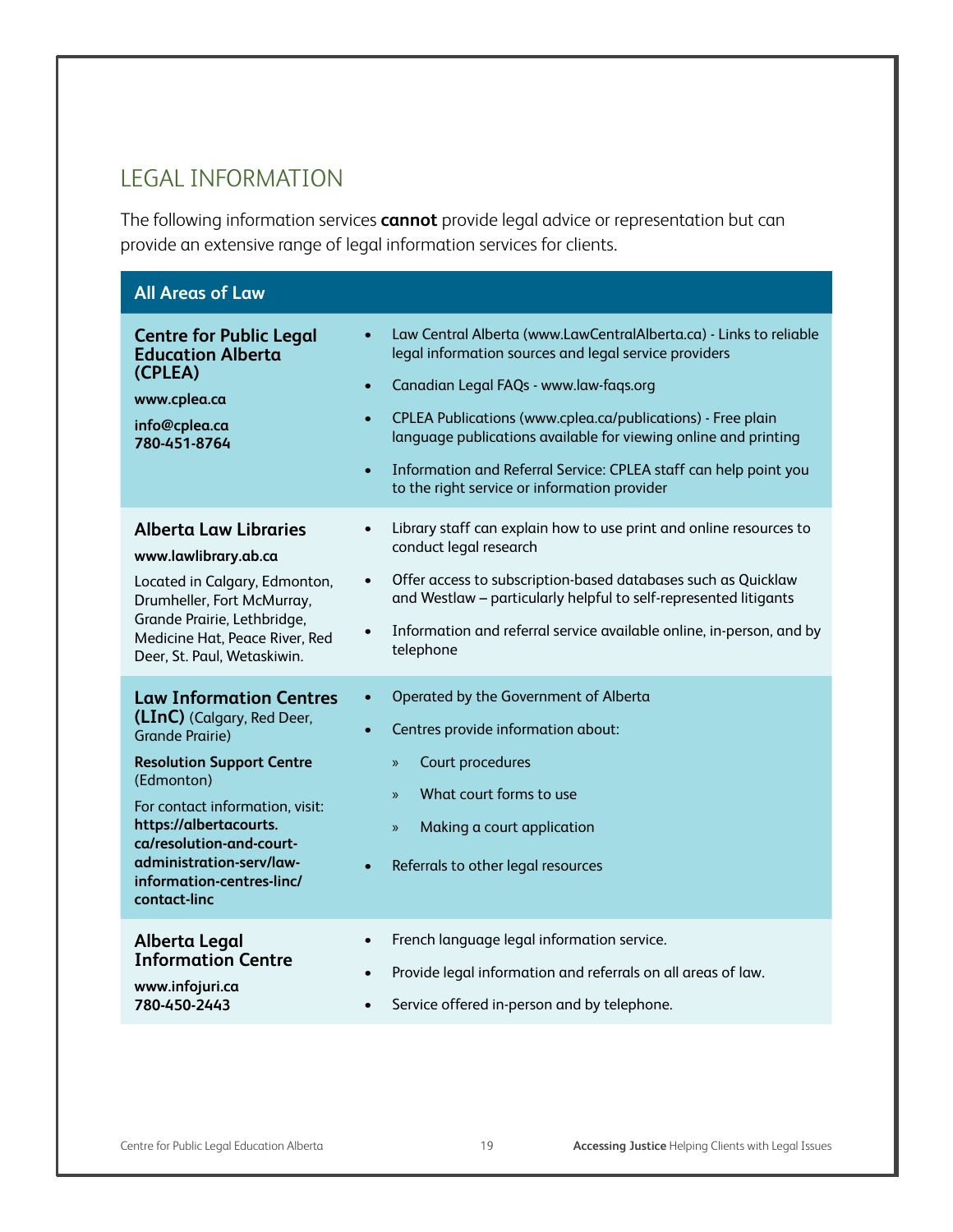| <b>BearPaw Legal Education</b><br>(department of Native<br><b>Counselling Service of Alberta)</b><br>www.bearpaweducation.ca<br>780-451-4002                                         | Offer free legal education workshops throughout Alberta.<br>$\bullet$<br>Wide selection of legal education publications, videos, and<br>$\bullet$<br>podcasts that can be accessed for free online.                                                                                                                                                  |
|--------------------------------------------------------------------------------------------------------------------------------------------------------------------------------------|------------------------------------------------------------------------------------------------------------------------------------------------------------------------------------------------------------------------------------------------------------------------------------------------------------------------------------------------------|
| <b>Dial-A-Law</b> (maintained by<br><b>Calgary Legal Guidance)</b><br>http://clg.ab.ca/programs-<br>services/dial-a-law/                                                             | Plain language legal information on a variety of topics available<br>$\bullet$<br>online in text and audio formats.                                                                                                                                                                                                                                  |
| <b>Renting Law</b>                                                                                                                                                                   |                                                                                                                                                                                                                                                                                                                                                      |
| <b>Laws for Landlords</b><br>& Tenants in Alberta<br>(operated through CPLEA)<br>http://www.<br>landlordandtenant.org<br>780-451-8764<br>info@cplea.ca                               | Extensive collection of legal information for landlords<br>$\bullet$<br>and tenants in Alberta<br>Free workshops on renting law<br>$\bullet$<br>Staff can answer information and referral questions by phone<br>$\bullet$<br>and e-mail<br>Wide selection of free publications available online:<br>$\bullet$<br>www.landlordandtenant.org/resources |
| <b>Service Alberta Consumer</b><br><b>Contact Centre</b><br>(Government of Alberta)<br>http://www.servicealberta.ca<br>1-877-427-4088 or<br>780-427-4088 (Edmonton)<br>rta@gov.ab.ca | Landlord and tenant information and referral questions answered<br>$\bullet$<br>by phone and e-mail<br>Plain language publications available online. Some publications<br>$\bullet$<br>available in multiple languages.<br>Tenants can file complaints about landlords with Service Alberta                                                          |
| <b>Residential Tenancy</b><br><b>Dispute Resolution</b><br><b>Service</b><br>http://servicealberta.ca/<br>landlord-tenant-disputes.cfm<br>310-0000 then 780-644-3000                 | Provincially created service to help landlords and tenants resolve<br>$\bullet$<br>problems. Applications are heard in-person or by phone.<br>\$75 application fee can be waived for low income applicants<br>$\bullet$<br>Staff will provide information on procedure but cannot give legal<br>$\bullet$<br>advice                                  |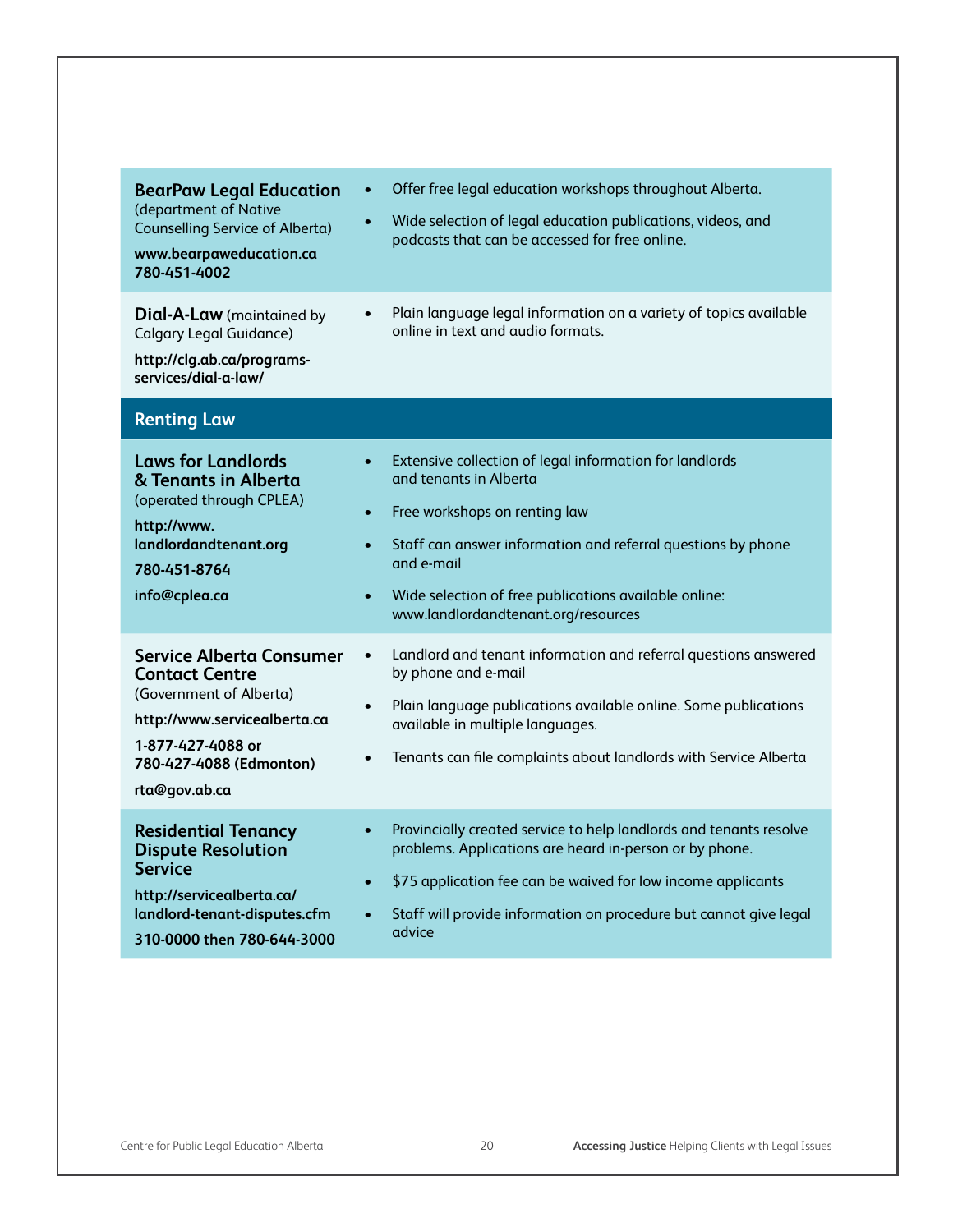## **Family Law**

| <b>Family Law Information</b><br><b>Centre (Calgary, Grande</b><br>Prairie, Lethbridge, Medicine<br>Hat, Red Deer)<br><b>Resolution Support Centre</b><br>(Edmonton)<br>For contact information, visit:<br>https://albertacourts.<br>ca/resolution-and-court-<br>administration-serv/family-<br>law-information-centre-flic | Government of Alberta operated<br>$\bullet$<br>Excellent resource for any clients looking for assistance with family<br>$\bullet$<br>law matters<br>Staff provide:<br>$\bullet$<br>general information about family law<br>$\gg$<br>court form assistance<br>$\mathcal{V}$<br><b>Child Support Guideline calculations</b><br>$\gg$<br>information about court procedures<br>$\gg$ |
|-----------------------------------------------------------------------------------------------------------------------------------------------------------------------------------------------------------------------------------------------------------------------------------------------------------------------------|-----------------------------------------------------------------------------------------------------------------------------------------------------------------------------------------------------------------------------------------------------------------------------------------------------------------------------------------------------------------------------------|
| <b>Families &amp; the Law Series</b><br>http://www.cplea.ca/<br>publications                                                                                                                                                                                                                                                | Plain language booklet series developed by CPLEA and Edmonton<br>$\bullet$<br>Community Legal Centre. Free booklets available online: Child<br>Custody & Parenting; Financial Support; Property Division;<br>Representing Yourself in Court; Young Parents.<br>Free family law workshops offered at Calgary and Edmonton<br>$\bullet$<br><b>Public Libraries</b>                  |
| LegalAve.ca<br>(Maintained by Alberta Legal<br><b>Information Society)</b><br>http://legalave.ca                                                                                                                                                                                                                            | Extensive online collection of family law legal information and<br>$\bullet$<br>links to family law resources in Alberta                                                                                                                                                                                                                                                          |
| <b>Criminal Law</b>                                                                                                                                                                                                                                                                                                         |                                                                                                                                                                                                                                                                                                                                                                                   |
| <b>John Howard Society</b><br>Locations in Calgary, Edmonton,<br>Grande Prairie, Lethbridge,<br>Medicine Hat, Red Deer                                                                                                                                                                                                      | Provide services for individuals who have been involved with the<br>criminal justice system<br>Services vary by location but may include: assistance with record<br>$\bullet$<br>suspension / pardon applications, prison / release reintegration                                                                                                                                 |
| For contact information, visit:<br>http://www.johnhoward.ab.ca/<br>services                                                                                                                                                                                                                                                 | assistance, criminal law education programs                                                                                                                                                                                                                                                                                                                                       |
| <b>Victim Services</b><br>310-0000 then 780-427-3460<br>For a complete list of locations<br>and contact information:<br>http://www.solgps.alberta.ca/<br>PROGRAMS_AND_SERVICES/<br>VICTIM_SERVICES/                                                                                                                         | Government of Alberta operated. Victim services units are located<br>$\bullet$<br>throughout the province.<br>Provide information on the criminal justice process for victims of<br>$\bullet$<br>crime in Alberta<br>Can help people apply for protection orders and financial<br>$\bullet$<br>assistance                                                                         |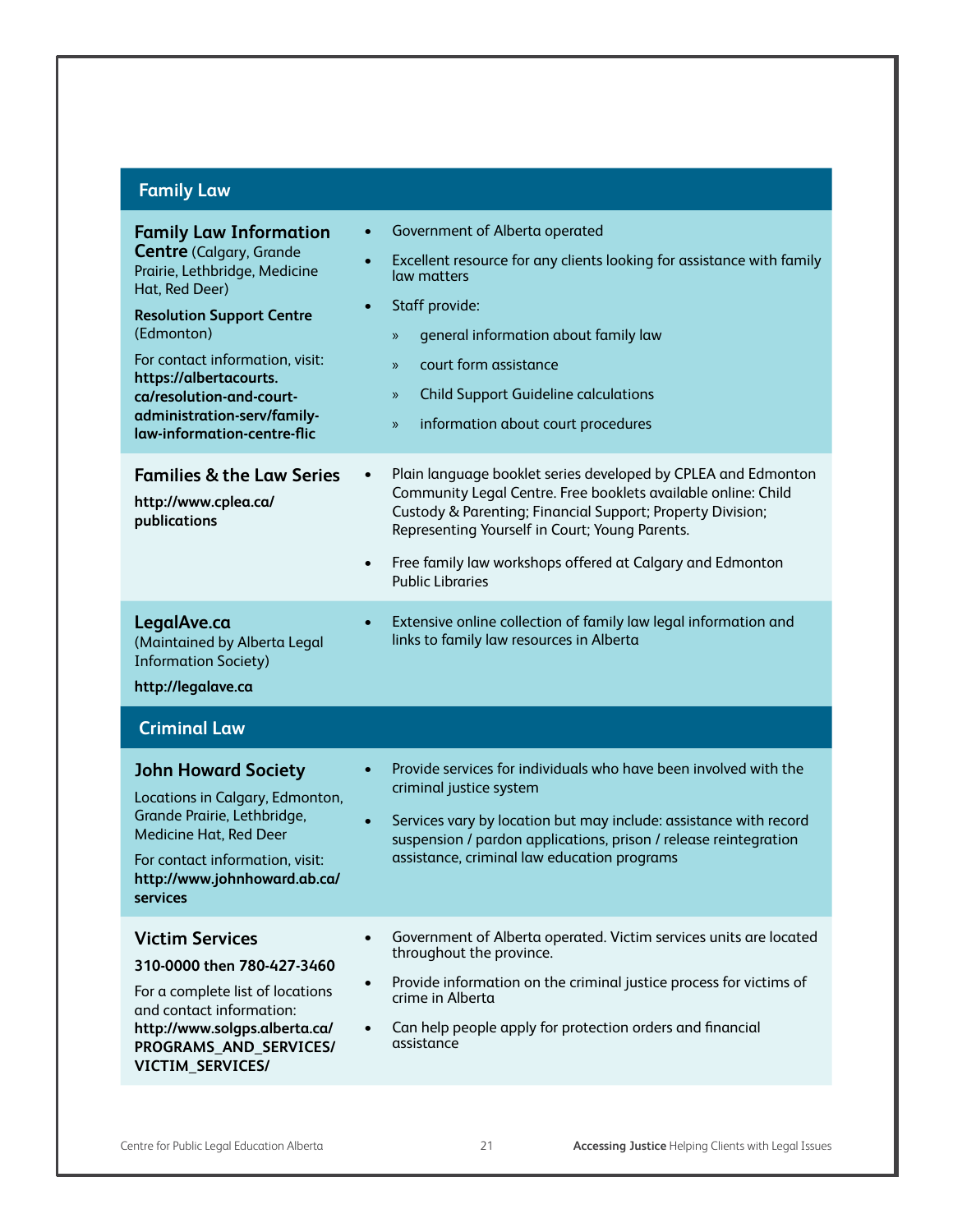#### **Employment Law**

| <b>Employment Standards</b><br><b>Contact Centre</b><br>http://work.alberta.ca/<br>employment-standards.html<br>1-877-427-3731<br>780-427-3731 (Edmonton)                        | Government of Alberta operated<br>$\bullet$<br>Staff will answer employment law questions by phone and online<br>$\bullet$                                                                                                                                                                                                                 |
|----------------------------------------------------------------------------------------------------------------------------------------------------------------------------------|--------------------------------------------------------------------------------------------------------------------------------------------------------------------------------------------------------------------------------------------------------------------------------------------------------------------------------------------|
| <b>Your Rights at Work</b><br>http://www.cplea.ca/<br>rightsatwork                                                                                                               | Legal information on workers' rights in Alberta. Includes<br>$\bullet$<br>infographics, quizzes, videos, and frequently asked questions.                                                                                                                                                                                                   |
| <b>Temporary Foreign</b><br><b>Worker Helpline and</b><br><b>Advisory Office</b><br>https://work.alberta.ca/<br>Immigration/temporary-<br>foreign-workers.html<br>1-877-944-9955 | Government of Alberta operated. Advisory offices located in<br>$\bullet$<br>Calgary and Edmonton.<br>Phone line accessible worldwide<br>$\bullet$<br>Provide assistance with accessing and completing forms; offer<br>$\bullet$<br>referrals to immigrant-serving agencies<br>Workers can submit complaints to helpline staff<br>$\bullet$ |
| <b>New Alberta Workers</b><br>http://newalbertaworkers.org<br>1-866-729-4879<br>info@newalbertaworkers.org                                                                       | Provide workplace health and safety information to temporary<br>$\bullet$<br>foreign workers and workers who are new to Alberta<br>Offer workshops on health and safety rights of workers<br>$\bullet$                                                                                                                                     |
| <b>Human Rights</b>                                                                                                                                                              |                                                                                                                                                                                                                                                                                                                                            |
| <b>Alberta Human Rights</b><br><b>Commission</b><br>http://www.<br>albertahumanrights.ab.ca<br>780-427-7661 (Edmonton)<br>403-297-6571 (Calgary)                                 | Confidential telephone line for Albertans to ask questions about<br>$\bullet$<br>human rights and discrimination. To dial toll-free, call 310-0000<br>first.<br>Website includes frequently asked questions and free publications<br>$\bullet$<br>Albertans can file complaints about discrimination by phone or in<br>writing             |
| <b>Immigration Law</b>                                                                                                                                                           |                                                                                                                                                                                                                                                                                                                                            |
| Citizenship &<br><b>Immigration Help Centre</b><br>http://www.cic.gc.ca/english/<br>helpcentre<br>1-888-242-2100                                                                 | Government of Canada operated<br>Staff can provide information on immigration and citizenship law<br>$\bullet$<br>in Canada<br>Clients concerned about their immigration status should contact a<br>$\bullet$<br>lawyer immediately                                                                                                        |
| Centre for Public Legal Education Alberta                                                                                                                                        | 22<br><b>Accessing Justice Helping Clients with Legal Issues</b>                                                                                                                                                                                                                                                                           |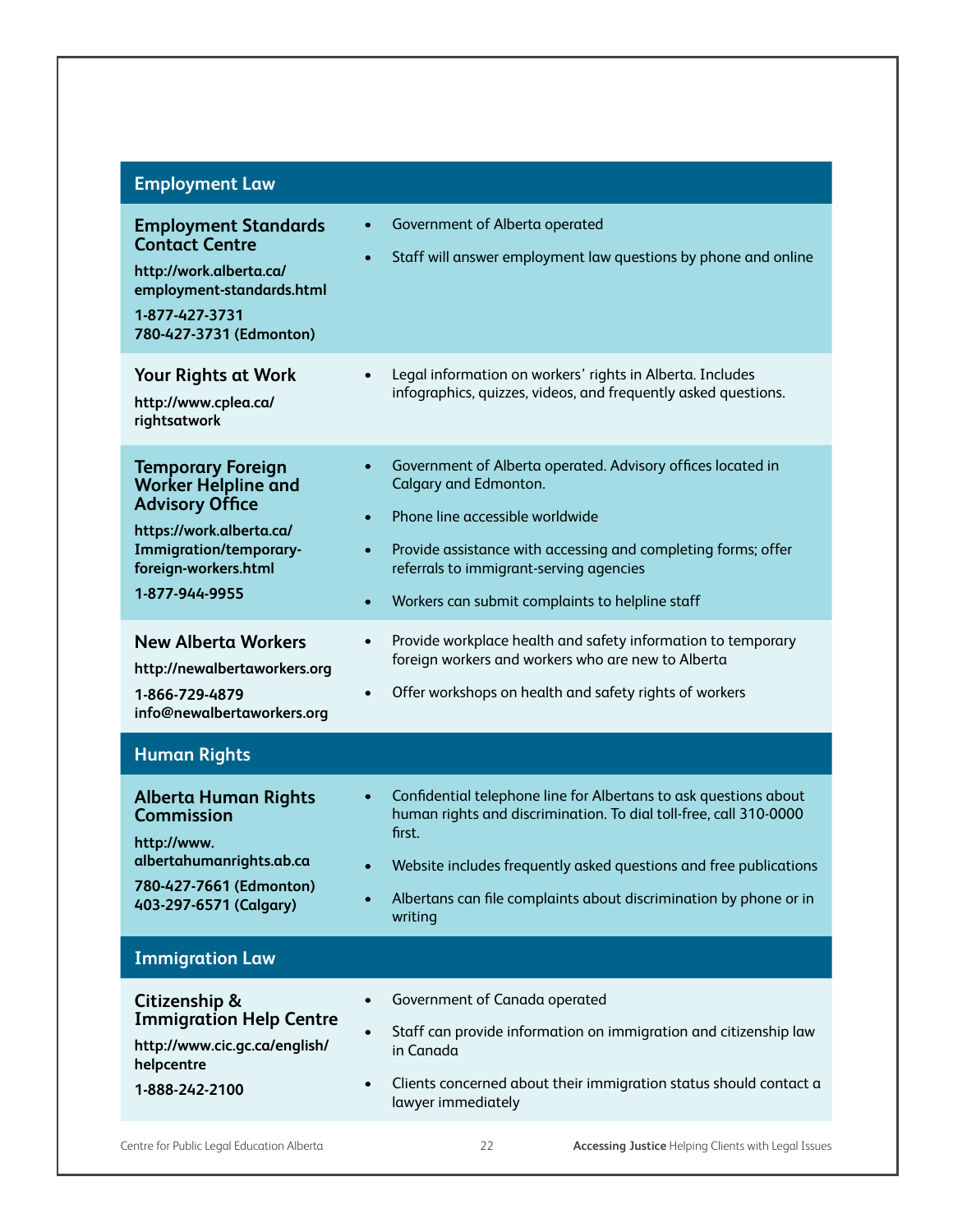# **Calgary and Area Services**

The following services are available in Calgary and surrounding areas.

#### Legal Advice

The following services provide legal advice and representation. Eligibility criteria may apply for free or low cost services.

| <b>Legal Clinics</b>                                                                                                                  |                                                                                                                                                                                                                                                                                                                                                                                                                                                                           |
|---------------------------------------------------------------------------------------------------------------------------------------|---------------------------------------------------------------------------------------------------------------------------------------------------------------------------------------------------------------------------------------------------------------------------------------------------------------------------------------------------------------------------------------------------------------------------------------------------------------------------|
| <b>Calgary Legal Guidance</b><br>http://clg.ab.ca/<br>100, 840 7 Avenue S.W.<br>Calgary, AB T2P 3G2<br>403-234-9266                   | Clients must meet financial eligibility criteria<br>At legal clinics held throughout Calgary, volunteer lawyers will<br>$\bullet$<br>provide summary legal advice on any area of law. Call or visit the<br>website for locations and times.<br>Provide legal representation to a limited number of clients<br>$\bullet$<br>Host ID Clinics and Do Your Own Divorce Clinics<br>$\bullet$<br>Legal education presentations at Calgary Public Library locations<br>$\bullet$ |
| <b>Student Legal Assistance</b><br>(University of Calgary)<br>http://slacalgary.ca<br>403-220-6637<br>(leave voicemail for call back) | Clients must meet eligibility criteria<br>Volunteer law students will provide summary legal advice on the<br>$\bullet$<br>following areas of law:<br>Criminal - minor offences and bylaws/traffic matters<br>$\mathcal{V}$<br>Landlord / tenant<br>$\mathcal{V}$<br>Employment<br>$\mathcal{V}$<br><b>Small Claims Court</b><br>$\mathcal{V}$<br><b>Family law</b><br>$\mathcal{V}$<br>Students may be able to offer legal representation in certain cases                |
| <b>Women's Centre</b><br>www.womenscentrecalgary.<br>org<br>39 4 Street NE<br><b>Calgary, AB</b><br>403-264-1155                      | Volunteer lawyers will provide free, half-hour legal advice sessions<br>$\bullet$<br>to women on family issues and other types of law, except<br>criminald and immigration law. Call to book an appointment.                                                                                                                                                                                                                                                              |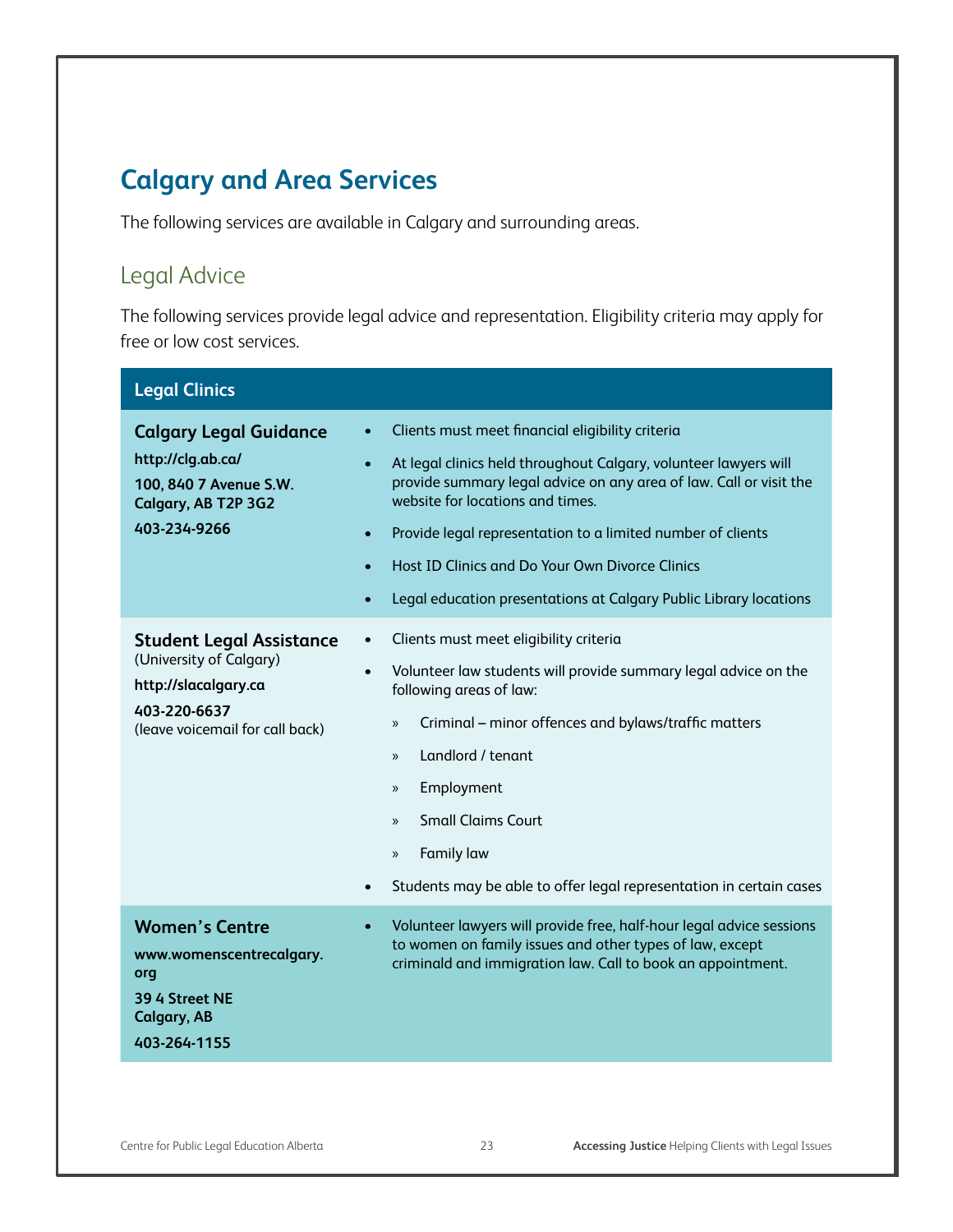| <b>Civil Claims Duty Counsel</b><br>(Pro Bono Law Alberta)<br><b>Calgary Courts Centre</b><br>601 5 Street SW<br>15th Floor, South Tower<br><b>Hours of operation:</b><br>Monday<br>12:30-4 pm<br><b>Tuesday to Friday</b><br>9 am-12 pm, 12:30 pm-4 pm<br>For more information, visit:<br>http://www.pbla.ca/gethelp/<br>item.5602-Help_for_<br><b>Individuals</b> | Volunteer lawyers (coordinated by Pro Bono Law Alberta) on-<br>$\bullet$<br>site at the courthouse to provide help with Provincial Court civil<br>matters, including:<br>Landlord and tenant matters<br>$\mathcal{D}$<br><b>Employment matters</b><br>$\mathcal{V}$<br>One party suing another party for less than \$50,000<br>$\mathbf{v}$<br>Clients do not have to meet any financial eligibility criteria<br>$\bullet$<br>Lawyers can provide:<br>$\bullet$<br>Legal advice<br>$\mathcal{V}$<br>Help with filling out forms<br>$\mathcal{V}$<br>Information on court procedures<br>»<br>Limited help with trials, motions, and other court appearances<br>$\mathcal{V}$ |
|---------------------------------------------------------------------------------------------------------------------------------------------------------------------------------------------------------------------------------------------------------------------------------------------------------------------------------------------------------------------|-----------------------------------------------------------------------------------------------------------------------------------------------------------------------------------------------------------------------------------------------------------------------------------------------------------------------------------------------------------------------------------------------------------------------------------------------------------------------------------------------------------------------------------------------------------------------------------------------------------------------------------------------------------------------------|
| <b>Queen's Bench / Masters</b><br><b>Chambers Duty Court</b><br><b>Assistance Program</b><br>(Pro Bono Law Alberta)<br><b>Calgary Courts Centre</b><br>601 5 Street SW<br><b>Court Assistance Program</b><br>9th & 10th Floor North<br>Tuesday to Thursday<br>9:30 am-12:30 pm                                                                                      | Volunteer lawyers (coordinated by Pro Bono Law Alberta) on-site<br>$\bullet$<br>at the courthouse to provide help with Court of Queen's Bench<br>matters (not including family or criminal law matters).<br>Clients do not have to meet any financial eligibility criteria.<br>$\bullet$<br>Court Assistance Program - provides assistance in court with:<br>$\bullet$<br>Applications<br>$\mathcal{V}$<br>Bankruptcy<br>$\rangle\!\rangle$<br><b>Motions</b><br>$\rangle$                                                                                                                                                                                                  |
| <b>Legal Advice Clinic</b><br>Room 8-49, 8th Floor North<br>Tuesday to Thursday<br>9-9:30 am, 1-4 pm<br>For more information, visit:<br>http://www.pbla.ca/gethelp/<br>item.5602-Help_for_<br><b>Individuals</b>                                                                                                                                                    | Other appearances in Masters and Justice Chambers<br>$\rangle\!\rangle$<br>Legal Advice Clinic - provides advice on:<br>$\bullet$<br>Bankruptcy<br>$\gg$<br>Foreclosure<br>$\mathcal{V}$<br>Other civil matters (over \$50,000 lawsuits)<br>$\mathcal{V}$<br>Preparing for court<br>$\mathcal{V}$                                                                                                                                                                                                                                                                                                                                                                           |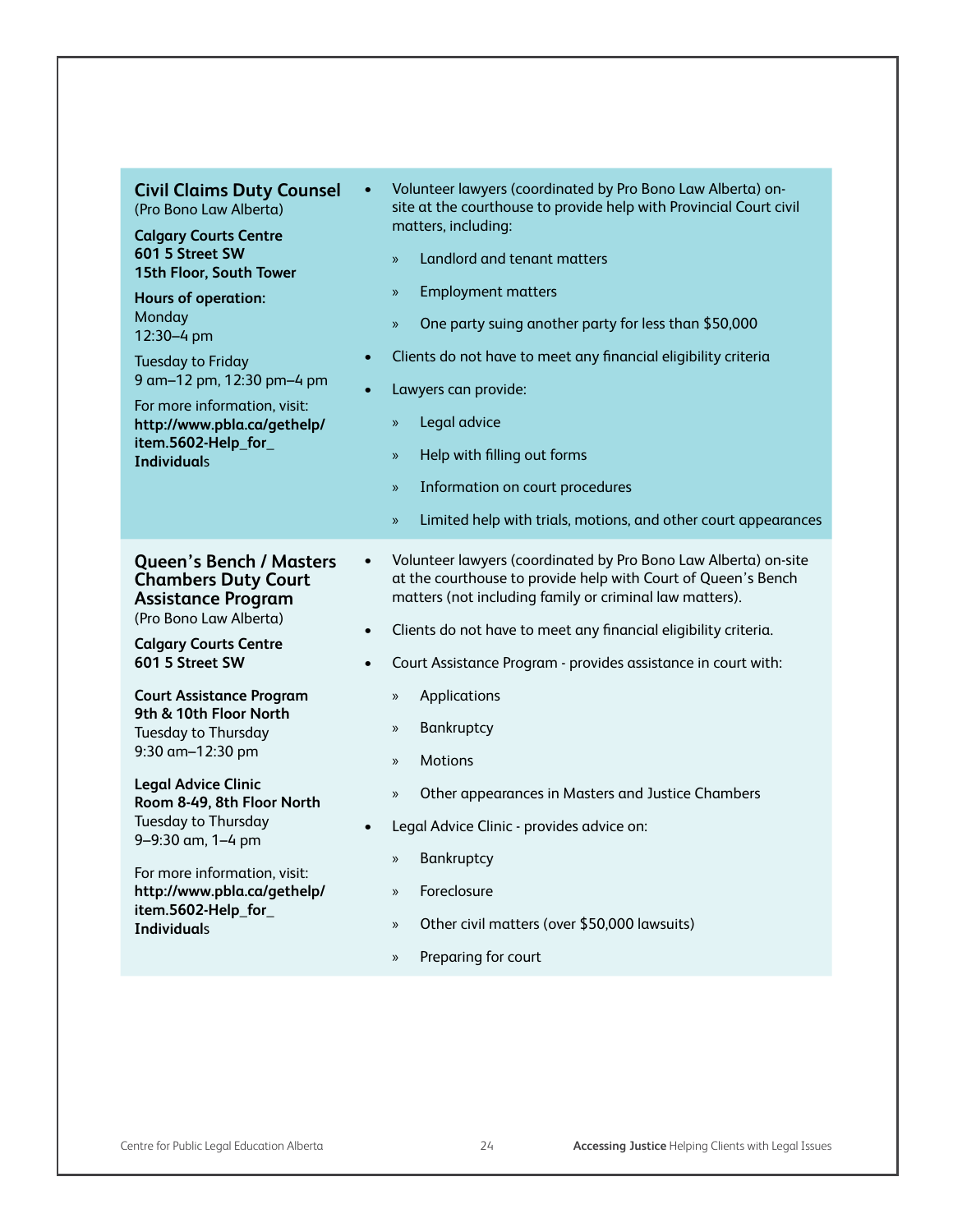#### LEGAL INFORMATION

#### **Criminal & Family**

| <b>Elizabeth Fry Society</b><br>http://elizabethfrycalgary.ca<br><b>1731 10 Avenue SW</b><br><b>Calgary, AB</b><br>$\bullet$<br>403-294-0737<br>$\bullet$              | Legal Information Program for women, youth, and immigrants.<br>Explain criminal charges and address warrants, provide help<br>completing court forms for family and civil matters.<br>Court Support Program helps individuals navigate criminal and<br>family court systems.<br>Prison Outreach Program offers bail support in certain cases.             |
|------------------------------------------------------------------------------------------------------------------------------------------------------------------------|-----------------------------------------------------------------------------------------------------------------------------------------------------------------------------------------------------------------------------------------------------------------------------------------------------------------------------------------------------------|
| <b>Calgary Women's</b><br><b>Emergency Shelter</b><br>https://www.<br>calgarywomensshelter.com<br>$\bullet$<br><b>General Inquiries: 403-290-</b><br>1552<br>$\bullet$ | Court Support Program assists women who have or are<br>experiencing family violence and who need to access legal<br>services.<br>Explain legal options, provide information on navigating legal<br>system, help women connect with legal advice.<br>Accompany women to legal and court appointments, assist with<br>applications and filing of documents. |
| <b>General</b>                                                                                                                                                         |                                                                                                                                                                                                                                                                                                                                                           |
| <b>Calgary Catholic</b><br><b>Immigration Society</b><br>https://www.ccisab.ca<br><b>1111 11 Avenue SW</b><br>Calgary, AB<br>403-290-5755                              | Legal workshops are offered on immigration, family and criminal<br>law for service providers, the general public, and new Canadians.<br>Notary public services are available.                                                                                                                                                                             |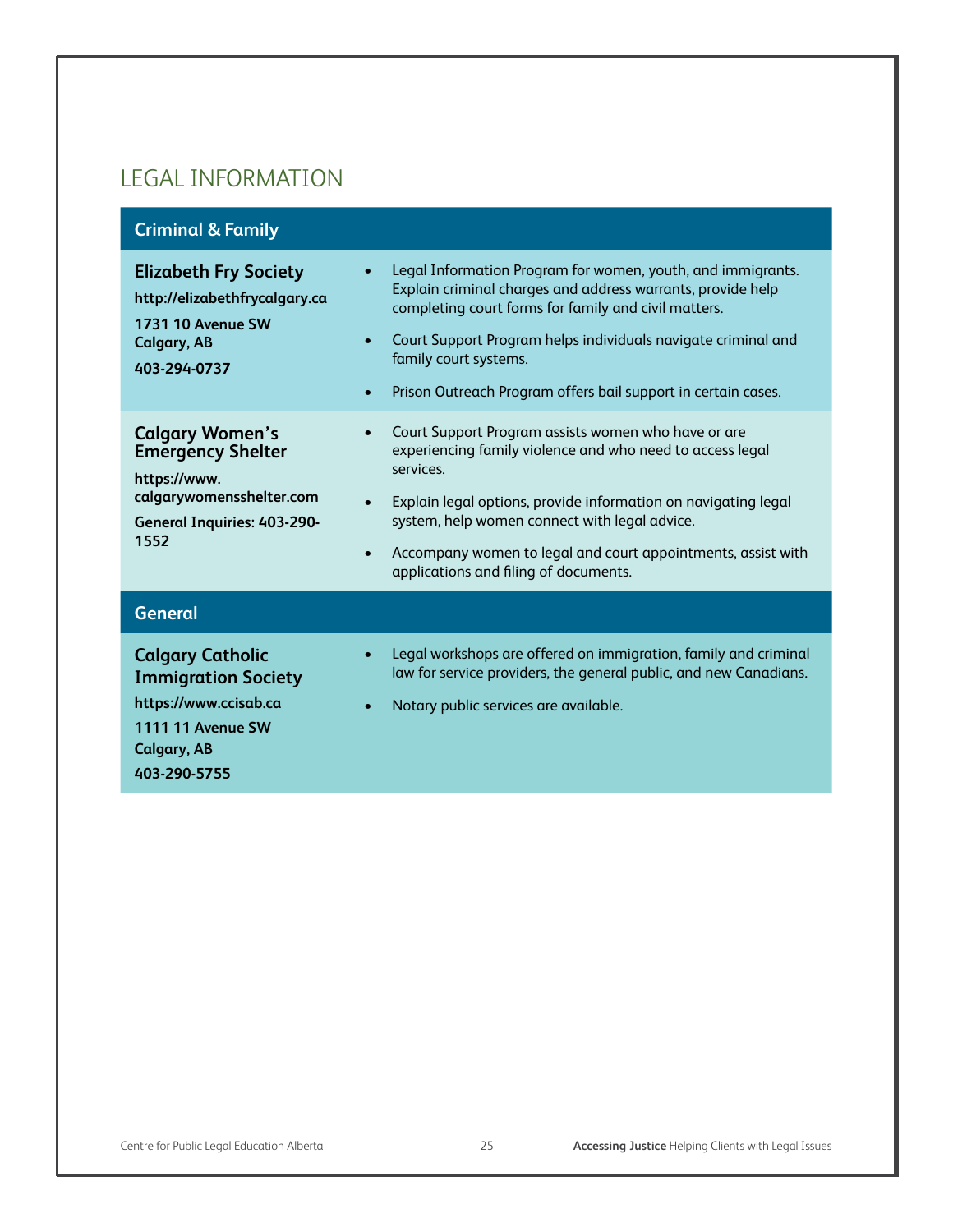#### **Edmonton and Area Services**

The following services are available in Edmonton and surrounding areas.

## Legal Advice

The following services provide legal advice and representation. Eligibility criteria may apply for free or low cost services.

| <b>Legal Advice</b>                                                                                                                                                                  |                                                                                                                                                                                                                                                                                                                                                                                                                                                                                                                                                                                                                                                                                                                              |
|--------------------------------------------------------------------------------------------------------------------------------------------------------------------------------------|------------------------------------------------------------------------------------------------------------------------------------------------------------------------------------------------------------------------------------------------------------------------------------------------------------------------------------------------------------------------------------------------------------------------------------------------------------------------------------------------------------------------------------------------------------------------------------------------------------------------------------------------------------------------------------------------------------------------------|
| <b>Edmonton Community</b><br><b>Legal Centre</b><br>http://www.eclc.ca<br>200, 10115 - 100A Street<br>Edmonton, AB T5J 2W2<br>780-702-1725                                           | Clients must meet eligibility guidelines<br>$\bullet$<br>At free evening clinics, volunteer lawyers will provide summary<br>$\bullet$<br>legal advice on the following areas of law:<br>Landlord / tenant<br>$\mathcal{D}$<br>Employment<br>$\mathcal{V}$<br>Small claims (suing for less than \$50,000)<br>X)<br><b>Collections &amp; Debt</b><br>X)<br>Human rights<br>»<br><b>Family law</b><br>$\mathcal{V}$<br>Immigration<br>$\mathcal{V}$<br>Income supports<br>$\mathcal{V}$<br>Provide legal representation to a limited number of clients<br>$\bullet$<br>Fee waiver program reduces court fees for low income clients<br>$\bullet$<br>Offer legal education presentations at Edmonton Public Library<br>$\bullet$ |
| <b>Student Legal Services</b><br><b>University of Alberta</b><br>http://www.slsedmonton.com/<br><b>Criminal Law Office</b><br>780-425-3356<br>Family Law & Civil Law<br>780-492-8244 | Clients must meet eligibility guidelines<br>$\bullet$<br>Volunteer law students will provide summary legal advice on the<br>$\bullet$<br>following areas of law:<br>Criminal - minor offences and bylaws/traffic<br>$\mathcal{V}$<br>Landlord / tenant<br>»<br>Employment<br>$\rangle$<br>Family law<br>»<br>Income supports (CPP/EI/WCB/AISH)<br>$\mathcal{V}$<br>Students may be able to offer legal representation in certain cases<br>$\bullet$<br>Offer an extensive collection of free brochures on various legal<br>topics                                                                                                                                                                                            |
| Centre for Public Legal Education Alberta                                                                                                                                            | 26<br><b>Accessing Justice Helping Clients with Legal Issues</b>                                                                                                                                                                                                                                                                                                                                                                                                                                                                                                                                                                                                                                                             |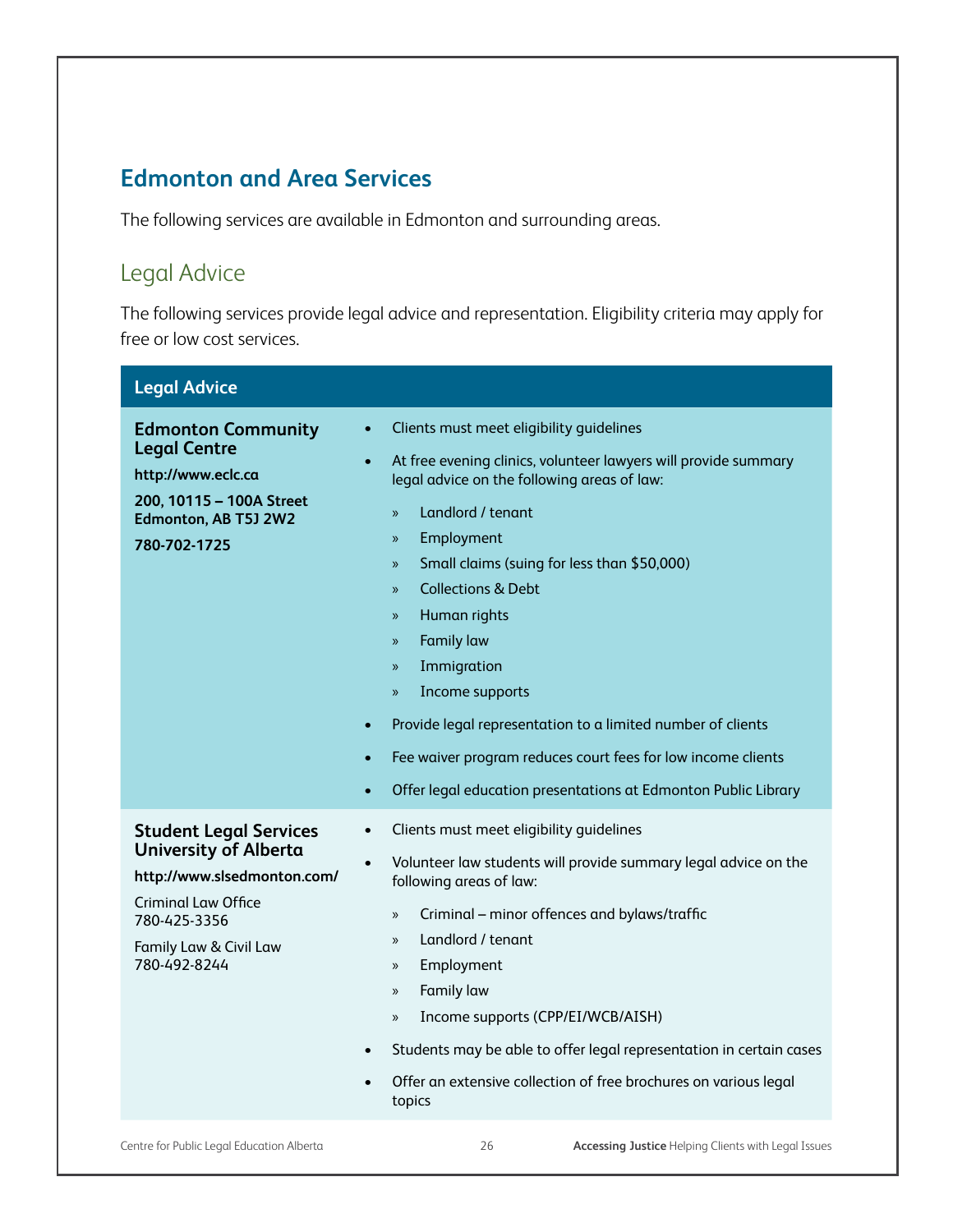| <b>Civil Claims Duty Counsel</b><br>(Pro Bono Law Alberta)<br><b>Edmonton Law Courts</b><br>1A Sir Winston Churchill Sq<br>2nd Floor - Ante Room 262A<br><b>Hours of operation:</b><br>Tuesday: 10 am-2 pm<br>Wednesday: 12 pm-4 pm<br>Thursday: 9 am-4 pm<br>For more information, visit:<br>http://www.pbla.ca/gethelp/<br>item.5602-Help_for_<br><b>Individuals</b> | Volunteer lawyers (coordinated by Pro Bono Law Alberta) on-<br>$\bullet$<br>site at the courthouse to provide help with Provincial Court civil<br>matters:<br>Landlord and tenant matters<br>$\mathcal{D}$<br><b>Employment matters</b><br>$\mathcal{V}$<br>One party suing another party for less than \$50,000<br>$\mathcal{P}$<br>Clients do not have to meet any financial eligibility criteria.<br>$\bullet$<br>Lawyers can provide:<br>$\bullet$<br>Legal advice<br>$\mathcal{V}$<br>Help with filling out forms<br>$\mathcal{V}$<br>Information on court procedures<br>$\mathcal{V}$<br>Limited help with trials, motions, and other court appearances<br>$\mathcal{V}$ |
|------------------------------------------------------------------------------------------------------------------------------------------------------------------------------------------------------------------------------------------------------------------------------------------------------------------------------------------------------------------------|--------------------------------------------------------------------------------------------------------------------------------------------------------------------------------------------------------------------------------------------------------------------------------------------------------------------------------------------------------------------------------------------------------------------------------------------------------------------------------------------------------------------------------------------------------------------------------------------------------------------------------------------------------------------------------|
| <b>Queen's Bench / Masters</b><br><b>Chambers Duty Court</b><br><b>Assistance Program</b><br>(Pro Bono Law Alberta)<br><b>Edmonton Law Courts</b><br>1A Sir Winston Churchill Sq<br>Law Library - Room 2028C<br>(2nd Floor, South Tower)<br><b>Hours of operation:</b><br>Wednesday<br>9 am-12:30 pm                                                                   | Volunteer lawyers (coordinated by Pro Bono Law Alberta) on-site<br>$\bullet$<br>at the courthouse to provide help with Court of Queen's Bench<br>matters (not including family or criminal law matters).<br>Clients do not have to meet any financial eligibility criteria.<br>$\bullet$<br>Will provide assistance in court with:<br>$\bullet$<br>Applications<br>$\mathcal{V}$<br><b>Motions</b><br>$\mathcal{V}$<br>Other appearances in Masters and Justice Chambers<br>$\mathcal{V}$                                                                                                                                                                                      |

### LEGAL INFORMATION

| <b>Landlord &amp; Tenant</b><br><b>Advisory Board</b><br>8904 118 Avenue<br><b>Edmonton, AB</b><br>780-496-5959 | $\bullet$<br>$\bullet$<br>$\bullet$ | Operated by the City of Edmonton<br>Information about renting rights, obligations, and legal options<br>Mediation services to help landlords and tenants resolve disputes                                                                                                                                               |
|-----------------------------------------------------------------------------------------------------------------|-------------------------------------|-------------------------------------------------------------------------------------------------------------------------------------------------------------------------------------------------------------------------------------------------------------------------------------------------------------------------|
| <b>Elizabeth Fry Society</b><br>www.efryedmonton.ab.ca<br>10523 100 Ave<br><b>Edmonton, AB</b><br>780-421-1175  | $\bullet$<br>$\bullet$<br>$\bullet$ | Court Program assists people in criminal court, including explaining<br>court procedure, providing referrals and return to court date cards,<br>and offering emotional support and practical assistance.<br>Help women apply for record suspensions.<br>Operate Legal Clinic Program at Edmonton Institution for Women. |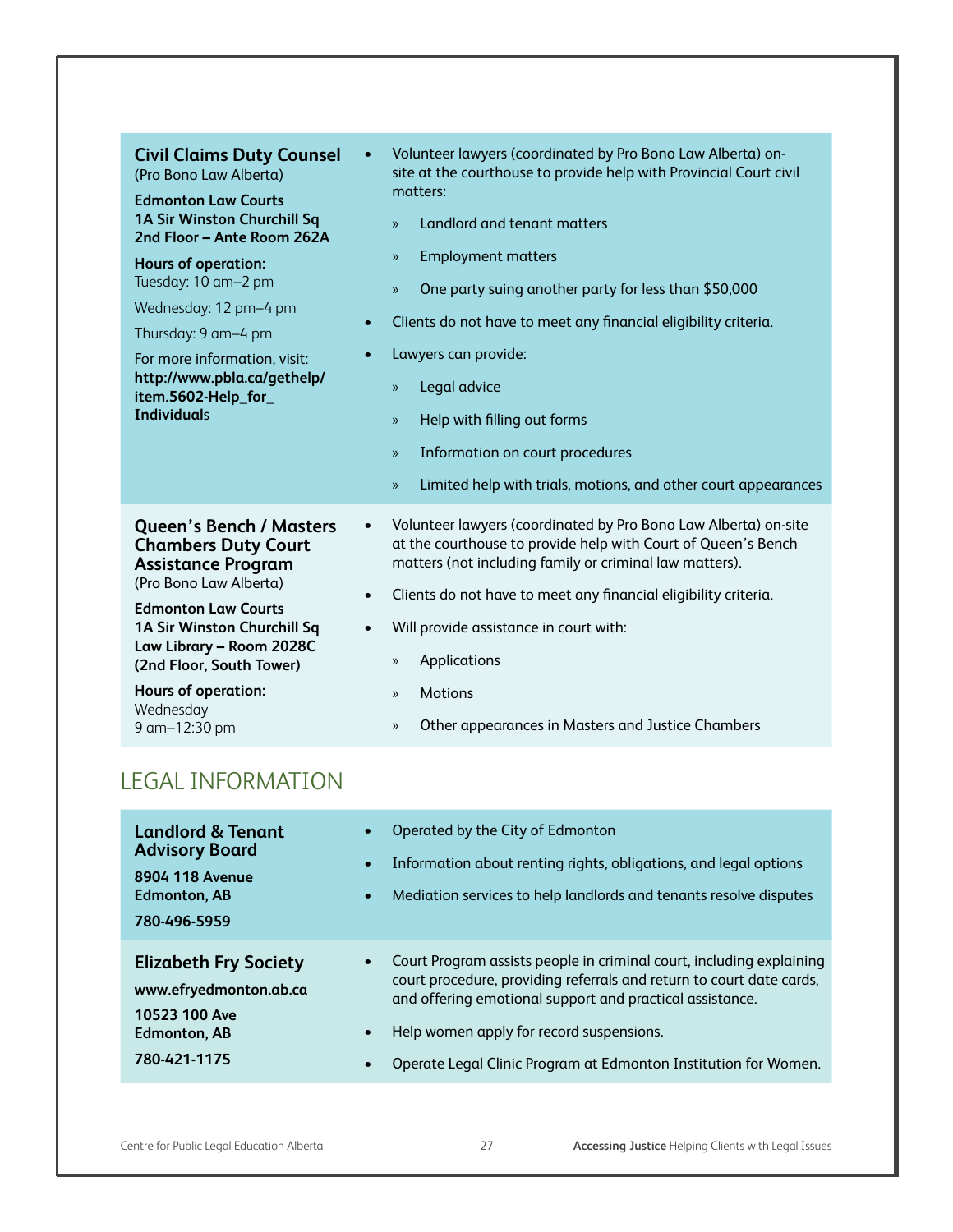# **Southern Alberta**

# LEGAL ADVICE

| <b>Lethbridge Legal</b><br><b>Guidance</b><br>www.lethbridgelegalguidance.ca<br>423 5 Street South<br>Lethbridge, AB<br>403-380-6339 | Clients must meet eligibility guidelines<br>$\bullet$<br>Free legal advice appointments - lawyers will provide summary<br>$\bullet$<br>legal advice on the following areas of law:<br>Criminal law including traffic / bylaw matters<br>$\mathcal{D}$<br>Landlord / tenant<br>$\mathcal{V}$<br>Small claims (suing for less than \$50,000)<br>$\mathcal{V}$<br>Employment<br>$\mathcal{V}$<br>Personal Injury<br>$\mathcal{V}$<br><b>Collections &amp; Debt</b><br>$\mathcal{V}$<br><b>Family law</b><br>$\mathcal{V}$<br>Provide legal representation to a very limited number of clients<br>$\bullet$<br>Fee waiver program reduces court fees for low income clients<br>$\bullet$ |
|--------------------------------------------------------------------------------------------------------------------------------------|--------------------------------------------------------------------------------------------------------------------------------------------------------------------------------------------------------------------------------------------------------------------------------------------------------------------------------------------------------------------------------------------------------------------------------------------------------------------------------------------------------------------------------------------------------------------------------------------------------------------------------------------------------------------------------------|
| <b>Medicine Hat Legal Help</b><br><b>Centre</b><br>477 3 Street SE<br><b>Medicine Hat, AB</b><br>403-712-1021                        | Clients must meet eligibility quidelines<br>$\bullet$<br>Volunteer lawyers provide legal advice during evening legal clinics<br>$\bullet$<br>Criminal law including traffic / bylaw matters<br>$\mathcal{V}$<br>Landlord / tenant<br>$\mathcal{V}$<br>Small claims (suing for less than \$50,000)<br>$\mathcal{V}$<br>Employment<br>$\mathcal{V}$<br>Family law<br>$\mathcal{V}$<br>Legal representation service is not offered                                                                                                                                                                                                                                                      |

#### LEGAL INFORMATION

| <b>Elizabeth Fry Society of</b><br>Calgary<br>http://elizabethfrycalgary.ca | Court Support Program helps individuals dealing with matters in<br>regional courts in Airdrie, Canmore, Cochrane, Didsbury, Okotoks,<br>and Turner Valley. |
|-----------------------------------------------------------------------------|------------------------------------------------------------------------------------------------------------------------------------------------------------|
| 1-877-398-3656                                                              |                                                                                                                                                            |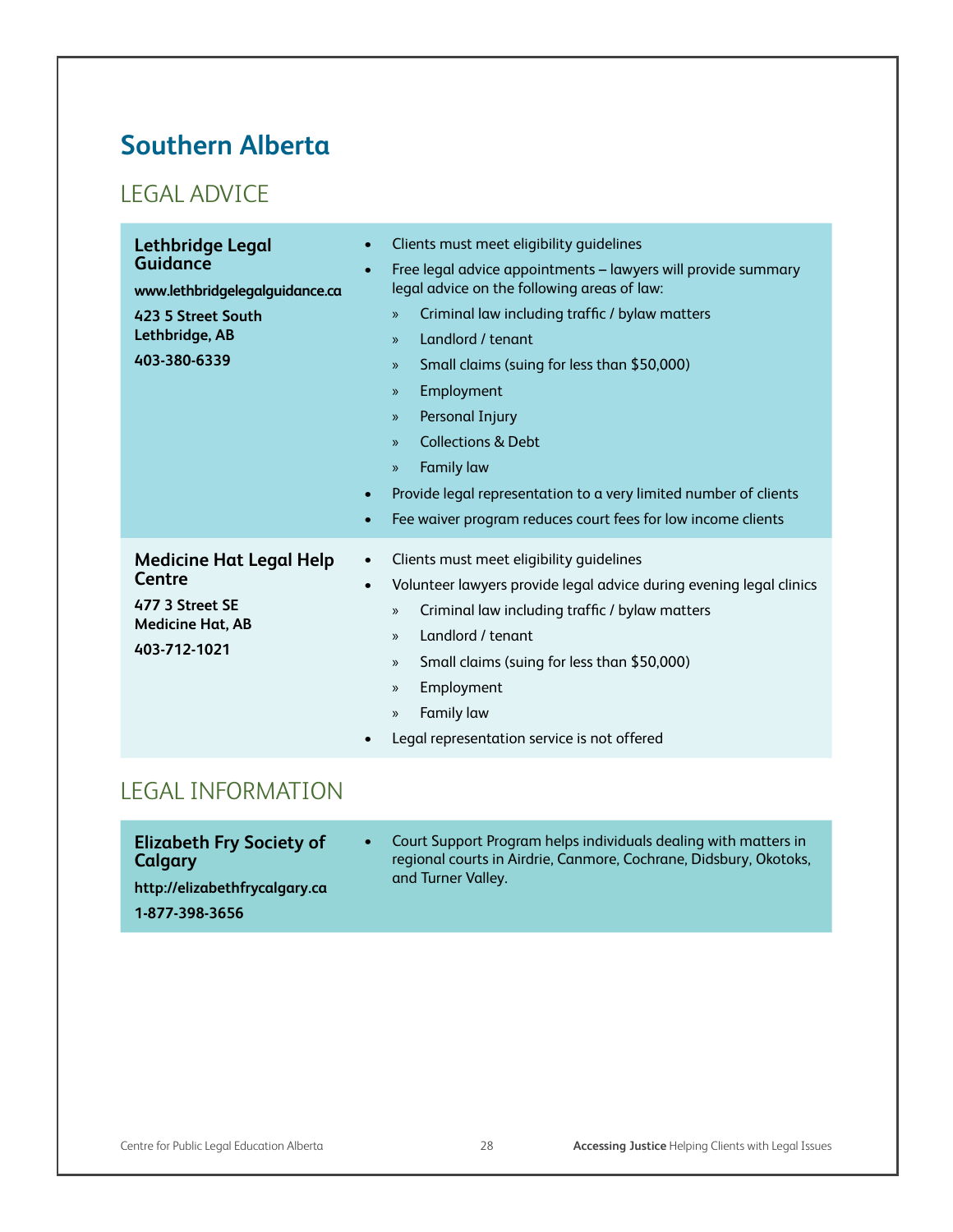# **Central Alberta Services**

#### LEGAL ADVICE

| <b>Central Alberta</b><br><b>Community Legal Clinic</b><br>www.communitylegalclinic.net<br><b>301, 5008 Ross Street</b><br><b>Red Deer, AB</b><br>1-877-314-9129 | Clients must meet eligibility quidelines<br>$\bullet$<br>Free legal advice appointments - lawyers will provide summary<br>$\bullet$<br>legal advice on the following areas of law:<br>Criminal law including traffic / bylaw matters<br>$\mathcal{V}$<br>Landlord / tenant (as well as Tenant Support Program)<br>$\mathcal{P}$<br>Small claims (suing for less than \$50,000)<br>$\mathcal{P}$<br><b>Collections &amp; Debt</b><br>$\mathcal{P}$<br>Guardianship / trusteeship<br>$\rangle\!\rangle$<br><b>Family law</b><br>$\mathcal{P}$<br>Immigration<br>$\mathcal{P}$<br>Wills, Power of Attorney, Personal Directives<br>$\mathcal{P}$<br>Provide legal representation to a very limited number of clients<br>$\bullet$<br>Fee waiver program, ID Clinic, legal education workshops<br>$\bullet$ |
|------------------------------------------------------------------------------------------------------------------------------------------------------------------|---------------------------------------------------------------------------------------------------------------------------------------------------------------------------------------------------------------------------------------------------------------------------------------------------------------------------------------------------------------------------------------------------------------------------------------------------------------------------------------------------------------------------------------------------------------------------------------------------------------------------------------------------------------------------------------------------------------------------------------------------------------------------------------------------------|
|                                                                                                                                                                  |                                                                                                                                                                                                                                                                                                                                                                                                                                                                                                                                                                                                                                                                                                                                                                                                         |

#### LEGAL INFORMATION

| <b>Women's Outreach</b><br>www.womensoutreach.ca<br>$\bullet$<br>4101 54 Avenue<br><b>Red Deer, AB</b><br>$\bullet$<br>403-347-2480                            | • Provide clients with legal information and referrals, help clients<br>identify legal issues and prioritize needs.<br>Court preparation including explaining court procedures, court<br>support and accompaniment.<br>Educate frontline service providers about legal issues facing clients.                                           |
|----------------------------------------------------------------------------------------------------------------------------------------------------------------|-----------------------------------------------------------------------------------------------------------------------------------------------------------------------------------------------------------------------------------------------------------------------------------------------------------------------------------------|
| <b>Elizabeth Fry Society of</b><br>$\bullet$<br><b>Edmonton</b><br>www.efryedmonton.ab.ca<br>10523 100 Ave<br>$\bullet$<br><b>Edmonton, AB</b><br>780-421-1175 | Court Program assists people in criminal court in Stony Plain, St.<br>Albert, Morinville, Sherwood Park, Fort Saskatchewan, Wetaskiwin,<br>Camrose, Ponoka, and Red Deer<br>Staff and volunteers explain court procedure, provide referrals<br>and return to court date cards, and offer emotional support and<br>practical assistance. |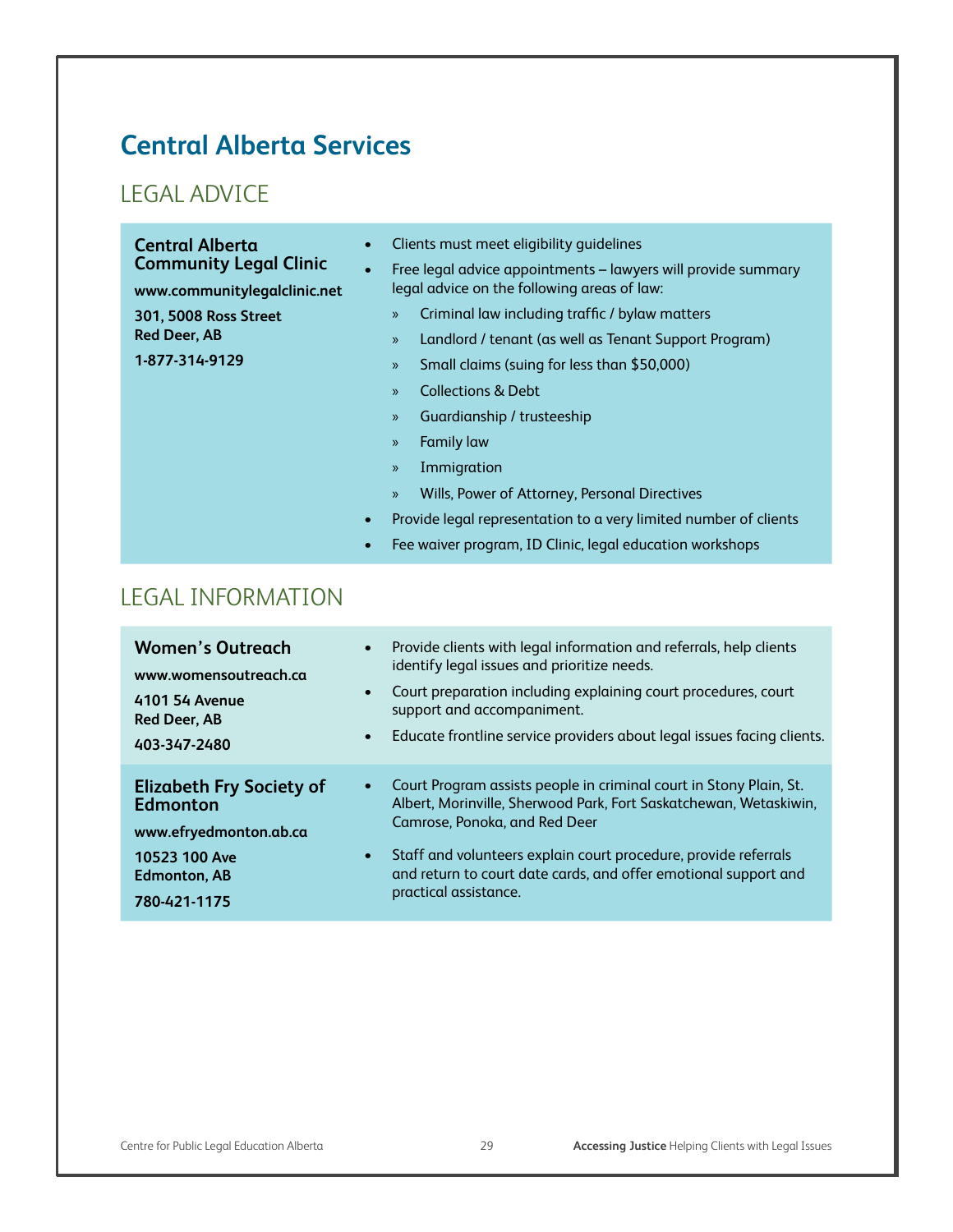# **Northern Alberta Services**

## LEGAL ADVICE

| <b>Grande Prairie Legal</b><br><b>Guidance</b><br>http://www.gplg.ca<br>780-882-0036<br>gplg@thecommunityvillage.ca | Clients must meet eligibility quidelines<br>Volunteer lawyers provide summary legal advice during legal<br>clinics in the following areas:<br>Criminal (summary offences) and traffic/bylaw matters<br>$\mathcal{V}$<br>Landlord / tenant<br>$\mathcal{V}$<br>Small claims (suing for less than \$50,000)<br>$\mathcal{V}$<br><b>Collections &amp; Debt</b><br>$\mathcal{V}$<br>Employment<br>$\mathcal{V}$<br><b>Family law</b><br>$\mathcal{V}$<br>Wills, Power of Attorney, Personal Directives<br>$\mathcal{V}$<br>Legal representation is not available<br>Offer legal education presentations and workshops |
|---------------------------------------------------------------------------------------------------------------------|-------------------------------------------------------------------------------------------------------------------------------------------------------------------------------------------------------------------------------------------------------------------------------------------------------------------------------------------------------------------------------------------------------------------------------------------------------------------------------------------------------------------------------------------------------------------------------------------------------------------|
| <b>LEGAL INFORMATION</b>                                                                                            |                                                                                                                                                                                                                                                                                                                                                                                                                                                                                                                                                                                                                   |

| <b>Landlord &amp; Tenant</b><br><b>Advisory Board (Regional</b><br>Municipality of Wood Buffalo)<br>www.rmwb.ca/page1342.aspx<br>9717 Franklin Avenue<br><b>Fort McMurray, AB</b><br>780-743-7888 | $\bullet$<br>$\bullet$ | Mediation services to help landlords and tenants resolve disputes<br>Educate and advise landlords and tenants about renting rights,<br>practices, and remedies<br>Information and referral services offered in-person or by phone |
|---------------------------------------------------------------------------------------------------------------------------------------------------------------------------------------------------|------------------------|-----------------------------------------------------------------------------------------------------------------------------------------------------------------------------------------------------------------------------------|
| <b>Portage College - Public</b><br><b>Legal Education</b><br>http://pleonline.ca<br>1-866-623-5551                                                                                                | $\bullet$<br>$\bullet$ | Publish Northern Alberta legal resource directory<br>Offer workshop on how to find good legal resources                                                                                                                           |